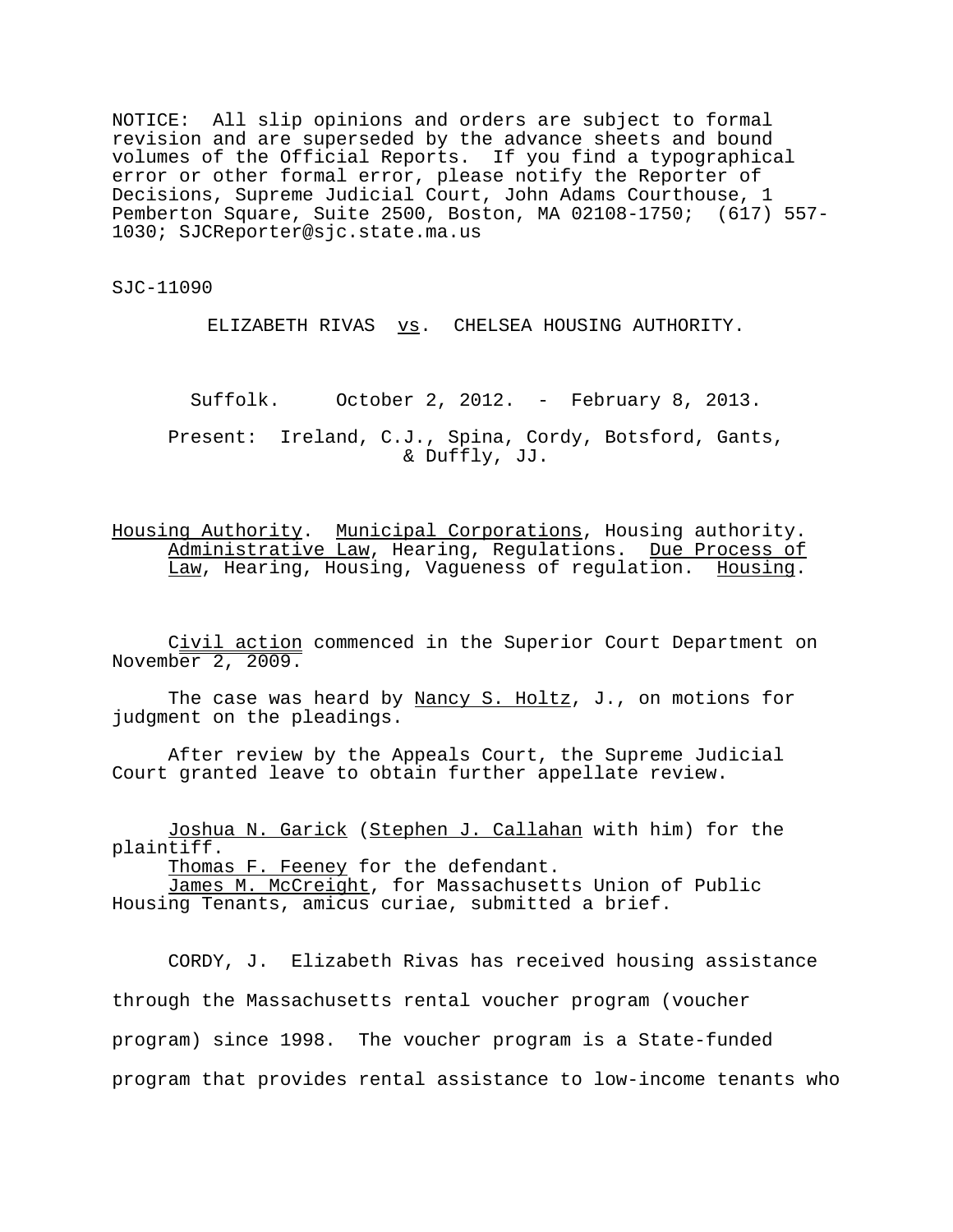lease apartments from private landlords. The voucher program participants contribute a percentage of their household net income toward rent, and the State pays the remainder of the rent directly to the landlord. The program is administered by the Department of Housing and Community Development (department)<sup>1</sup> through local housing authorities, and is governed by 760 Code Mass. Regs. §§ 49.00 (2012).

Rivas rented an apartment in the city of Chelsea and received her voucher through the Chelsea Housing Authority (authority). Rivas's voucher was considered a "project-based" voucher, meaning it could only be used to subsidize her rent at a particular housing unit: 12 Fourth Street, Apartment 4, Chelsea. See 760 Code Mass. Regs. § 49.02 (1998) (definition of projectbased voucher); 760 Code Mass. Regs. § 49.06 (2000) (projectbased voucher requirements). On July 9, 2009, Rivas received notice from the authority's voucher program representative, Carmen Torres, that the authority was terminating her voucher, effective August 31, 2009, because she did not report "changes in family composition and in family's income" within thirty days of the change, as required by the conditions of her voucher. The notice informed Rivas of her right to request a grievance hearing

2

 $1$  The Department of Housing and Community Development (department) was known as the Executive Office of Communities and Development prior to the enactment of St. 1996, c. 204, § 16. For the sake of clarity, we refer to both the current and predecessor agencies as "department" throughout this opinion.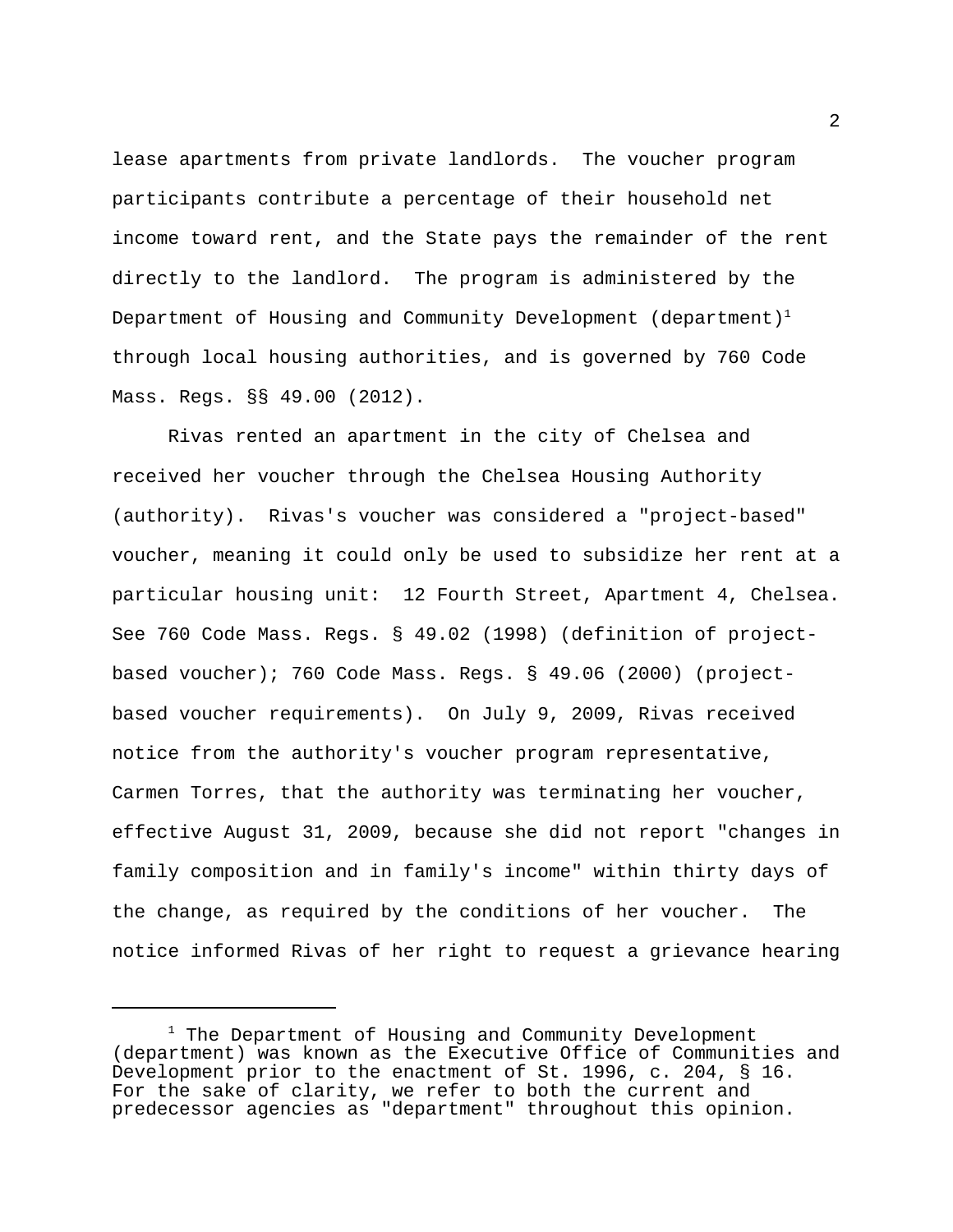pursuant to 760 Code Mass. Regs. §  $6.08(4)(a)$  (1998).<sup>2</sup>

Specifically, the authority alleged that Rivas had failed to report to the authority that her mother, Ana Burgos, had begun to live with her at 12 Fourth Street, Apartment 4. Burgos, who had formerly rented an apartment from the authority before moving to Virginia, returned to Chelsea from Virginia in early 2008. On her return, she spent at least two weeks of every month living with Rivas, and spent the remaining two weeks living with her other daughters.<sup>3</sup> On May 5, 2009, Burgos applied for her own

<sup>3</sup> There was conflicting evidence before the grievance panel of the Chelsea Housing Authority (authority) concerning the extent to which Ana Burgos lived with Elizabeth Rivas. Rivas asserted to the authority and throughout this appeal that Burgos did not reside with her but, rather, split her time between Rivas's apartment and Burgos's other daughters' apartments, staying with Rivas no more than two weeks per month. Rivas submitted letters from various friends and neighbors in support of this assertion. However, the authority introduced a number of documents that identified Rivas's apartment as Burgos's permanent address, including a Social Security benefits statement, a telephone bill, a credit report, a bank statement, and other items of mail addressed to Burgos at Rivas's apartment.

The authority also introduced a notarized letter from Rivas, dated June 16, 2009, that accompanied a housing application Burgos had filed, stating: "Ana Burgos lived with me at 12 Fourth St # 4 Chelsea from July 2008 to the present." Rivas's purpose in writing the letter was to help Burgos comply with the application's requirement of providing a five-year history of prior residences. In response to the letter's admission, Rivas testified that she had previously submitted a letter stating that Burgos lived with her on a temporary basis for two weeks per month, but the authority refused to accept it because it was not notarized. The authority's resident selector conceded this fact. Having rejected the first letter, the resident selector directed

 $2$  Title 760 Code Mass. Regs. § 49.11 (2012) adopts for use in conjunction with the voucher program the grievance procedures for State public housing programs set forth in 760 Code Mass. Regs. § 6.08 (1998).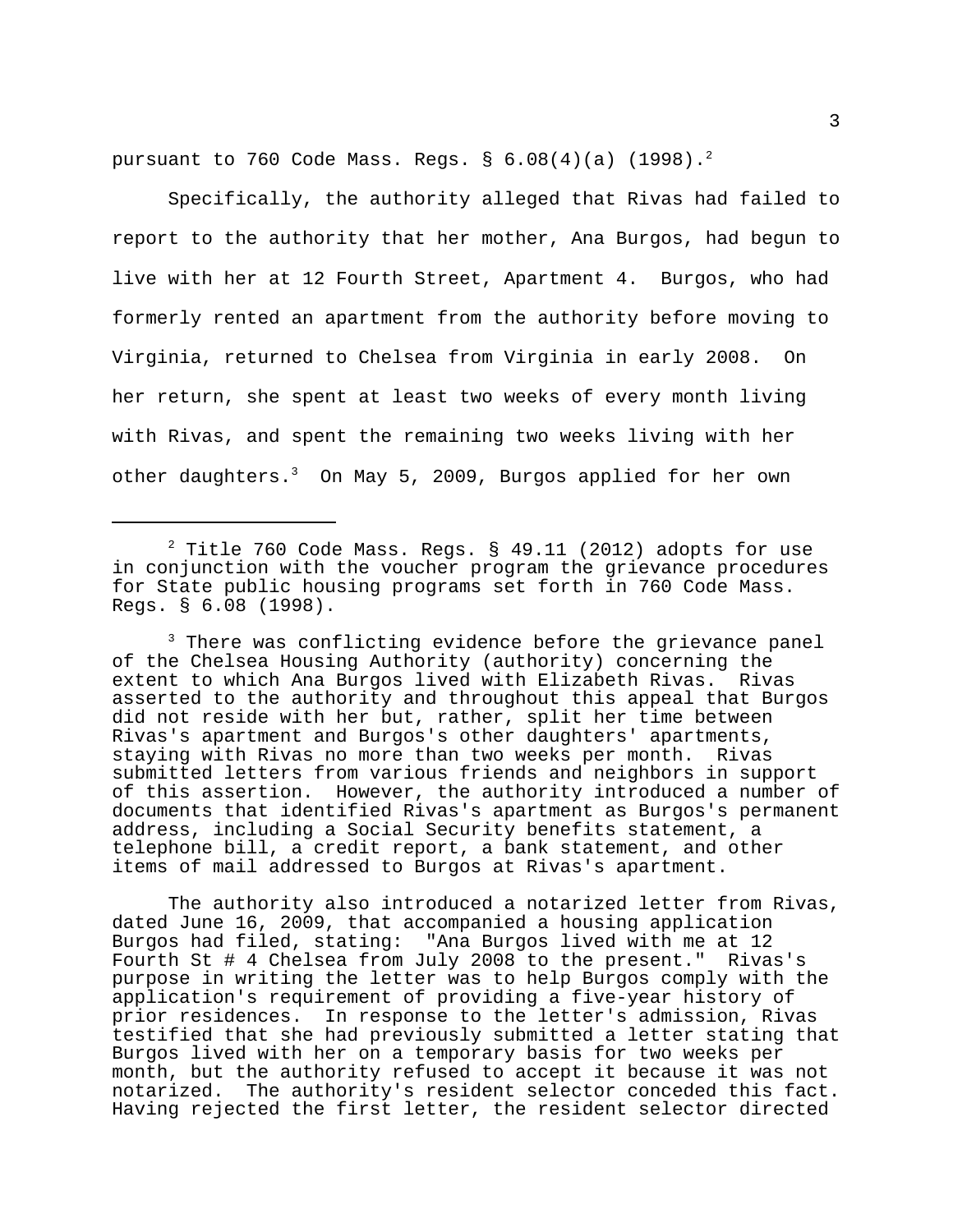housing with the authority. $4$  That application, along with additional supporting documentation, listed Burgos's current address as Rivas's apartment. See note 3, supra. The decision to revoke Rivas's voucher was reportedly premised on the information provided in Burgos's application.

Rivas timely requested a hearing before the authority's grievance panel. By letter dated July 30, 2009, the authority notified Rivas that a grievance hearing had been scheduled for August 12, 2009. At no point did the authority offer Rivas the opportunity to engage in an informal settlement conference prior to the grievance hearing, as required by 760 Code Mass. Regs. § 6.08(4)(b) (1998). Rivas, represented by counsel, presented evidence at the August 12 hearing. The authority's grievance panel upheld the termination.

Pursuant to 760 Code Mass. Regs. § 6.08(4)(h) (1998), Rivas appealed to the authority's board of commissioners (board). Rivas presented evidence before the board at a hearing held on September 16, 2009. After Rivas had presented her case to the board and had left the room with her attorney, Torres entered and

Burgos to submit a notarized letter using template language that omitted the detail about Burgos spending only two weeks per month with Rivas and, instead, made a blanket statement that Burgos lived with Rivas from July, 2008, through June, 2009. Rivas submitted a new letter in accordance with that template.

 <sup>4</sup> Rivas asserts that Burgos first applied for housing in June, 2008, but the authority has no record of such an application.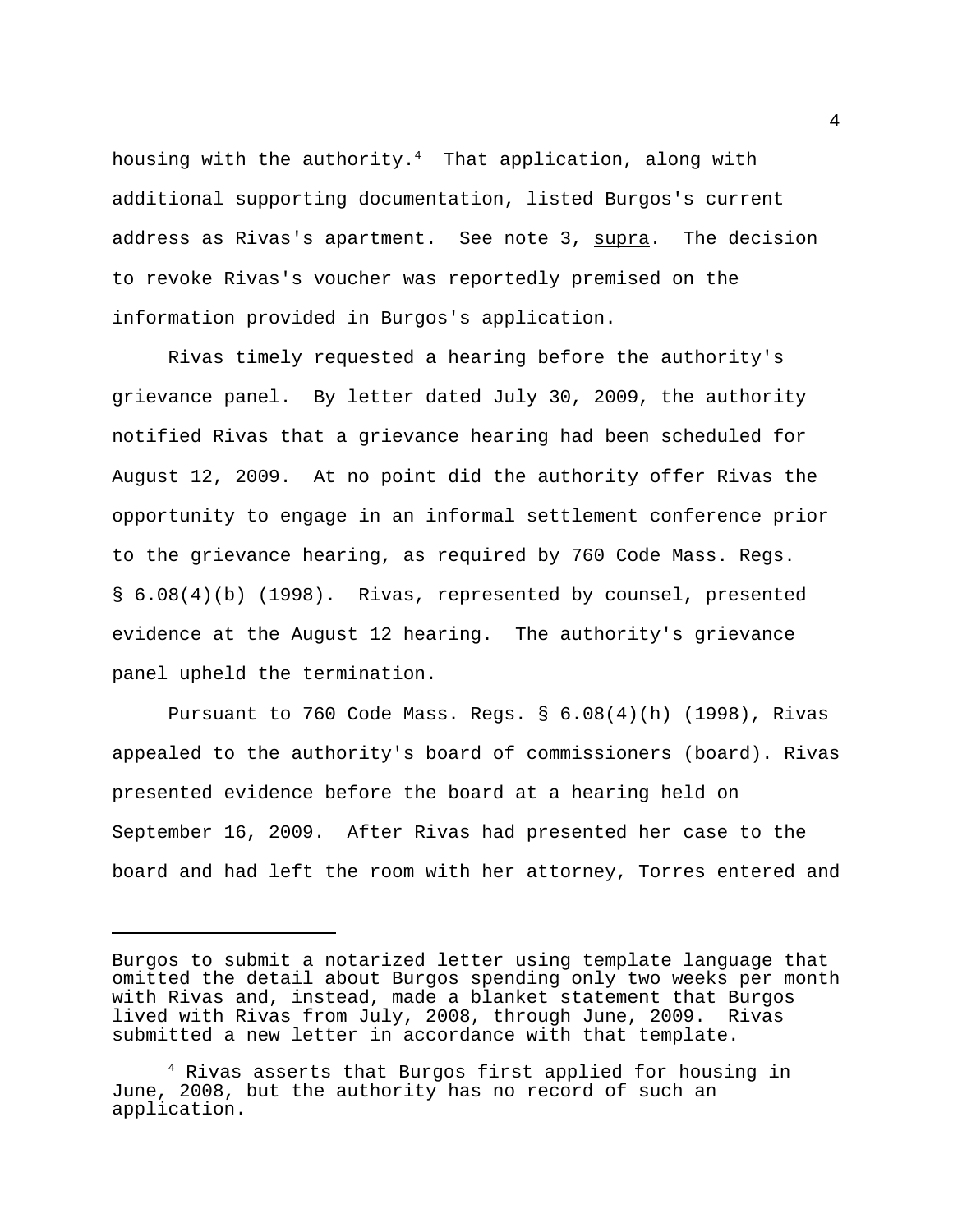provided the board with a package of documentary evidence that she had previously presented at the grievance panel hearing. Torres then answered questions from the board regarding both the regulations governing the voucher program and the contents of the evidence package.<sup>5</sup> Following the hearing, the board affirmed the grievance panel's decision.

Rivas sought review of the authority's decision in the Superior Court.<sup>6</sup> The Superior Court judge granted leave to expand the record to include the depositions of Torres and then executive director of the authority, Michael McLaughlin, who had been present at the board hearing. On cross motions for judgment on the pleadings, the judge directed entry of judgment in favor of the authority and dismissed Rivas's complaint. The Appeals Court affirmed the judgment of the Superior Court in a two-to-one decision. Rivas v. Chelsea Hous. Auth., 80 Mass. App. Ct. 294 (2011) (Rivas). We granted Rivas's application for further

<sup>&</sup>lt;sup>5</sup> Carmen Torres, the authority's voucher program representative, stated in her deposition that the members of the authority's board of commissioners (board) were "not too familiar with the Mass. Voucher Program." Michael McLaughlin, who was the authority's executive director at the time, stated in his deposition that differences between housing programs "can be very confusing for people," and "by and large, [the board members] don't deal with that," so they "may be asking for clarifications."

 $6$  As discussed  $infra$ , Rivas's complaint sought review both under G. L. c. 30A, § 14, and in the nature of certiorari pursuant to G. L. c. 249, § 4.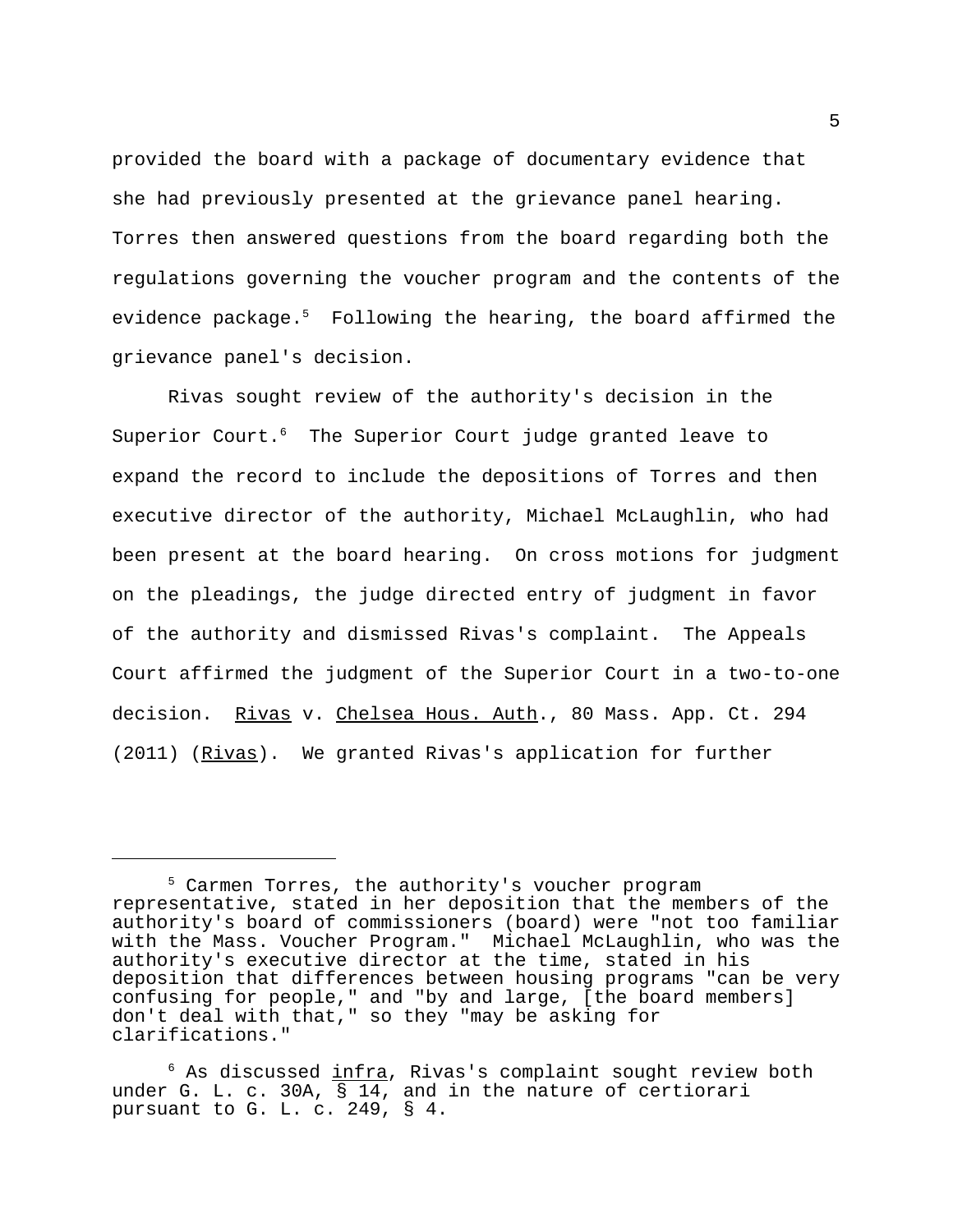appellate review and now reverse. $<sup>7</sup>$ </sup>

On appeal, Rivas argues that (1) the Superior Court judge improperly deferred to the authority's interpretation of the voucher program regulations; (2) she was prejudiced by the authority's unlawful failure to conduct an informal settlement conference; (3) the applicable regulations are unconstitutionally vague; (4) the grievance panel's decision was premised on inadequate findings of fact and conclusions of law; and (5) the ex parte presentation of evidence to the board violated her due process rights.

1. Standard of review. There is some debate whether the authority's action is properly appealable under G. L. c. 30A, § 14, or in the nature of certiorari review pursuant to G. L. c. 249, § 4. Rivas's complaint in the Superior Court pleaded both causes of action, although Rivas acknowledges that G. L. c. 249, § 4, is only available for review of agency decisions not reviewable under G. L. c. 30A, § 14, or by other means. See State Bd. of Retirement v. Bulger, 446 Mass. 169, 173 (2006). The Appeals Court treated the matter as the challenge of an agency decision under G. L. c. 30A, § 14, and applied the corresponding standard of review.<sup>8</sup> Rivas, supra at 297-298.

 $^7$  We acknowledge the amicus brief of the Massachusetts Union of Public Housing Tenants.

 <sup>8</sup> Because the Superior Court judge did not issue a written decision, it is uncertain which type of review she believed applied. Rivas apparently did not challenge before the Appeals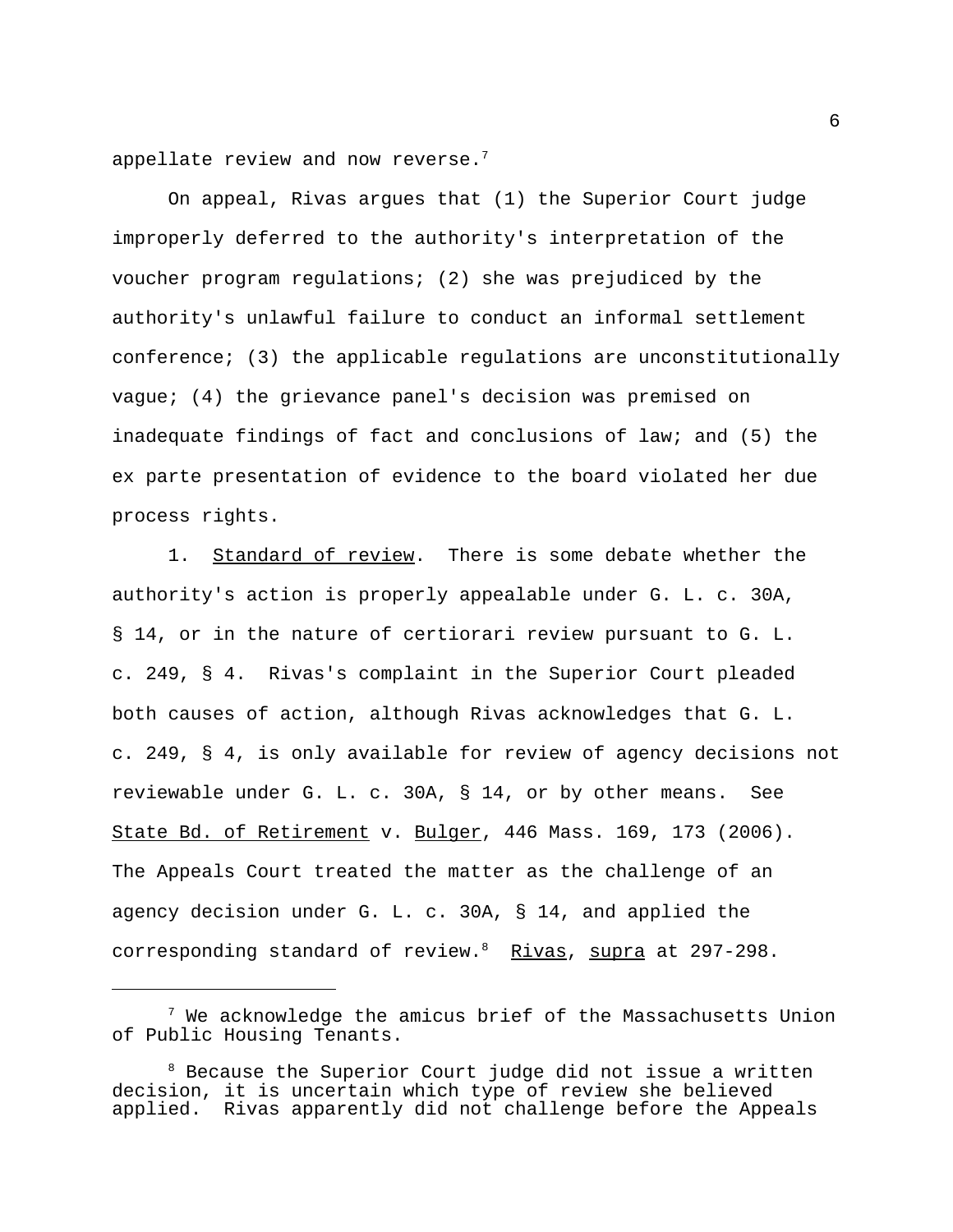However, it is not clear that G. L. c. 30A, § 14, was the proper avenue for review of the authority's decision. The Appeals Court has previously held that because a local housing authority, organized pursuant to G. L. c. 121B, § 3, is not an "agency" within the meaning of G. L. c. 30A, § 1, but is instead a "public body, analogous in various respects . . . to a municipal corporation," review of a housing authority's decision is unavailable under G. L. c. 30A, § 14. Costa v. Fall River Hous. Auth., 71 Mass. App. Ct. 269, 274 n.6 (2008), S.C., 453 Mass. 614 (2009), quoting Finance Comm'n of Boston v. McGrath, 343 Mass. 754, 763 (1962). See Simmons v. Clerk-Magistrate of the Boston Div. of the Hous. Court Dep't, 448 Mass. 57, 62 (2006) ("Nothing in [G. L. c. 121B, § 3,] indicates that [a housing authority] should be treated as a 'political subdivision' of the Commonwealth"); G. L. c. 30A, § 1 (agency is "any department, board, commission, division or authority of the state government or subdivision of any of the foregoing"). But see Madera v. Secretary of the Exec. Office of Communities & Dev., 418 Mass. 452, 465 (1994) (as State agency, department must conduct hearing that complies with provisions of G. L. c. 30A when it adjudicates appeals from local housing authorities).

Court the dismissal of her request for review in the nature of certiorari. (She would have had no reason to do so, as the Appeals Court was willing to treat the matter as a G. L. c. 30A, § 14, review.) Rivas v. Chelsea Hous. Auth., 80 Mass. App. Ct. 294, 295 n.1 (2011).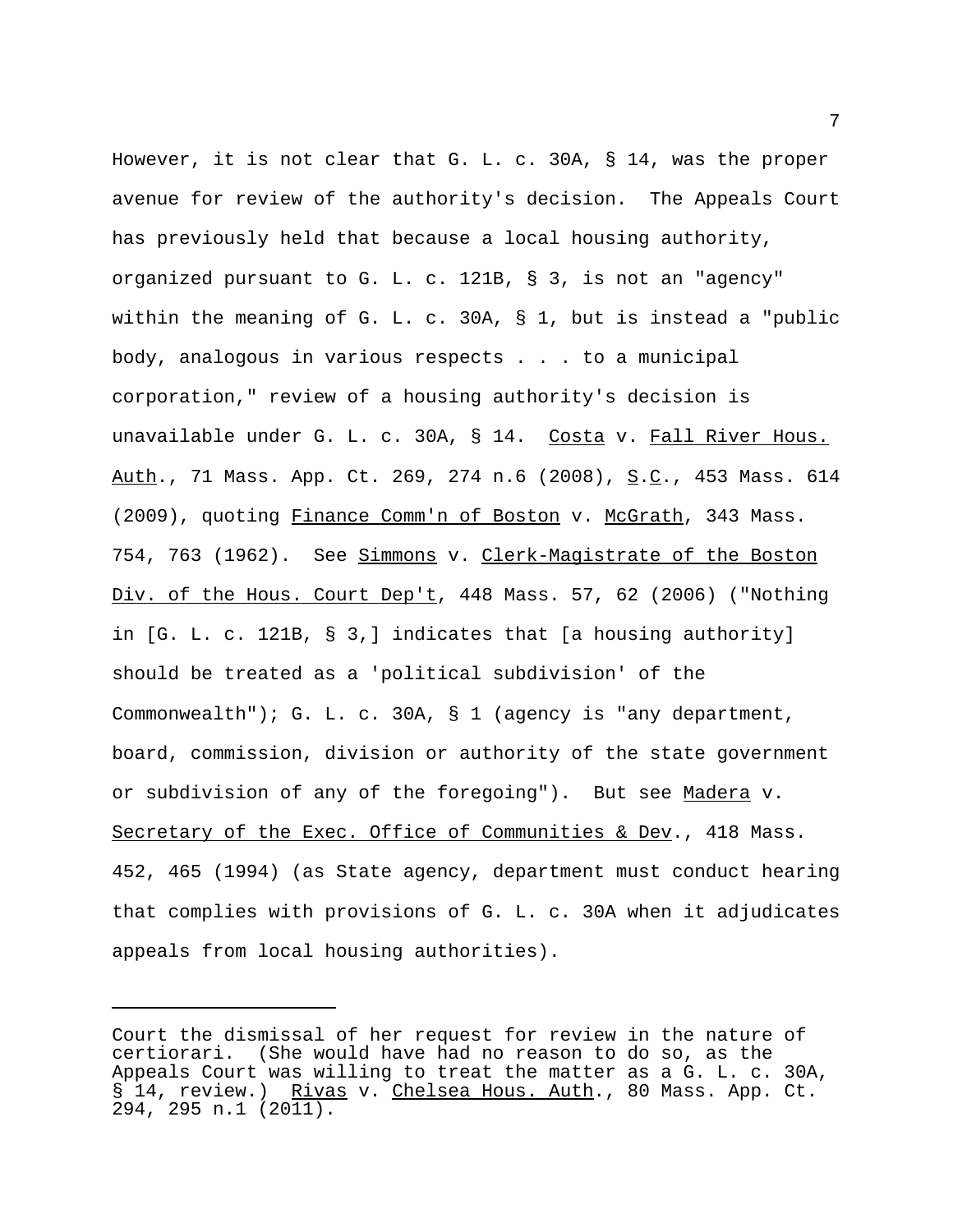As a practical matter, the Superior Court apparently regularly hears appeals from local housing authorities pursuant to G. L. c. 30A, § 14, including appeals from the decisions of the authority. See Heinonen vs. Chelsea Hous. Auth., Suffolk Superior Ct., No. 09-2103-A (Dec. 17, 2009) (reviewing authority decision pursuant to G. L. c. 30A, § 14); Huezo vs. Chelsea Hous. Auth., Suffolk Superior Ct., No. 07-4148-C (Sept. 11, 2008) (same); Galeas vs. Chelsea Hous. Auth., Suffolk Superior Ct., No. 035340F (Aug. 8, 2004) (same).

Although there appears to be some confusion over which type of review is proper, where, as here, the agency involved has regarded the matter as falling within the scope of G. L. c. 30A, our analysis of the merits of the case does not hinge on which form of review is properly applied. We reach this conclusion, at least in part, because the "standard of review for an action in the nature of certiorari depends on 'the nature of the action sought to be reviewed.'" Black Rose, Inc. v. Boston, 433 Mass. 501, 503 (2001), quoting Boston Edison Co. v. Boston Redev. Auth., 374 Mass. 37, 49 (1977). See Wightman v. Superintendent, Mass. Correctional Inst., Walpole, 19 Mass. App. Ct. 442, 445 (1985) ("standard of judicial review under the certiorari statute takes its color from the nature of the administrative action that is being examined"). Thus, for the purposes of this appeal, we treat the matter as it has been treated throughout the appeal

8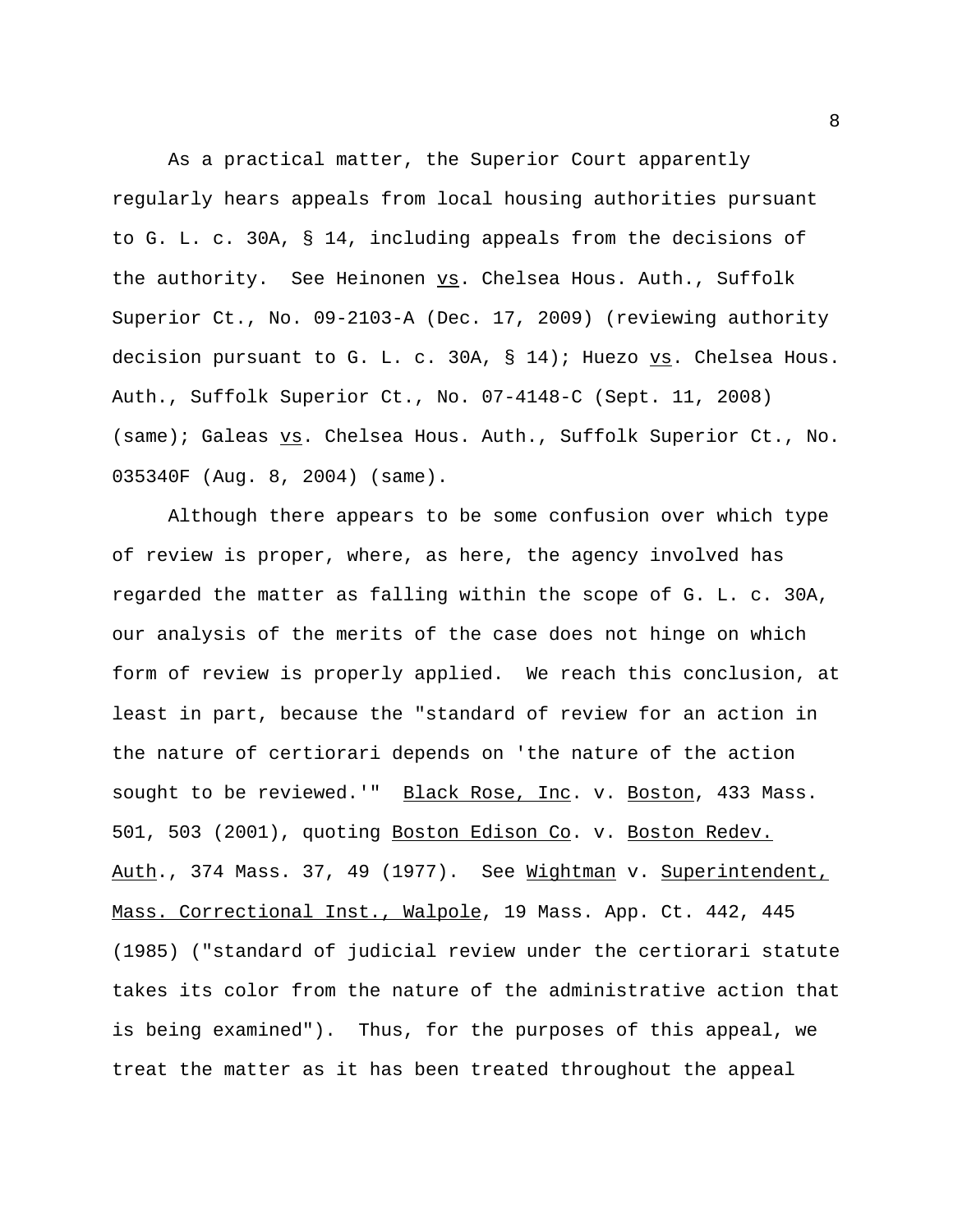process, as a review of an agency decision under G. L. c. 30A, § 14.

We may set aside or modify an agency decision if we determine "that the substantial rights of any party may have been prejudiced" because the agency decision is in violation of constitutional provisions; in excess of statutory authority or jurisdiction of the agency; based on an error of law; made on unlawful procedure; unsupported by substantial evidence; unwarranted by the facts found by the court on the record as submitted or as amplified; or arbitrary or capricious, an abuse of discretion, or otherwise not in accordance with law. G. L. c. 30A, § 14 (7). See Attorney Gen. v. Commissioner of Ins., 450 Mass. 311, 318 (2008).

In reviewing the decision, we are required to "give due weight to the experience, technical competence, and specialized knowledge of the agency, as well as to the discretionary authority conferred upon it." G. L. c. 30A, § 14 (7). However, this deference is due to the "'agency charged with primary responsibility' for administering a statute" (emphasis added). Zoning Bd. of Appeals of Amesbury v. Housing Appeals Comm., 457 Mass. 748, 760 (2010), quoting Goldberg v. Board of Health of Granby, 444 Mass. 627, 633 (2005). See Berrios v. Department of Pub. Welfare, 411 Mass. 587, 595-596 (1992). This deference is afforded for the interpretation of "regulations promulgated by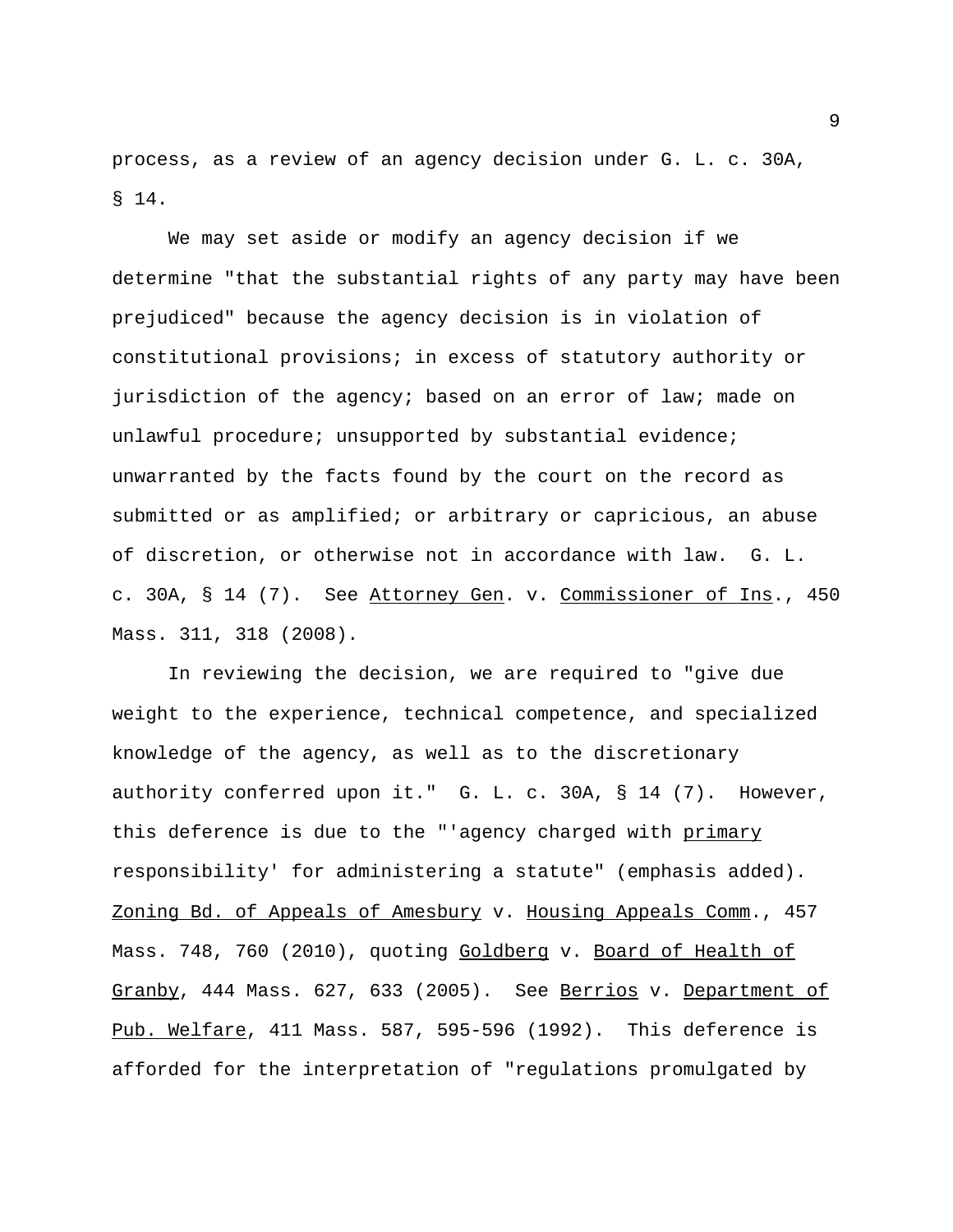the administrative agency in question . . . pursuant to its statutory authority." Zoning Bd. of Appeals of Amesbury v. Housing Appeals Comm., supra at 759 n.17. See Hayes v. Retirement Bd. of Newton, 425 Mass. 468, 470 (1997) (deference given to statutory interpretation of State agencies charged with administration of pension statute, not that of local retirement board).

In regard to the regulations governing the voucher program, it is the department, and not the authority, that is entitled to deference.<sup>9</sup> The department promulgates the rules of the voucher program; local housing authorities do not.<sup>10</sup> Compare G. L. c. 121B, § 26, with G. L. c. 23B, § 6 (rulemaking authority expressly delegated to department, not local housing authorities). The authority is therefore not entitled to deference in its interpretation of those rules. In any event, deference is not due, where, as here, the authority has applied a regulation with virtually no explanation of what conduct is and is not prohibited by that regulation.

2. Failure to conduct informal settlement conference. Rivas claims prejudicial error in the authority's failure to provide

<sup>&</sup>lt;sup>9</sup> The department declined to intervene in this action and has not formally stated its interpretation of the challenged regulation.

<sup>&</sup>lt;sup>10</sup> Torres testified at her deposition that Rivas's grievance was "like the second grievance," suggesting voucher program grievances were rare. Torres further testified that she was not aware of the informal settlement conference requirement.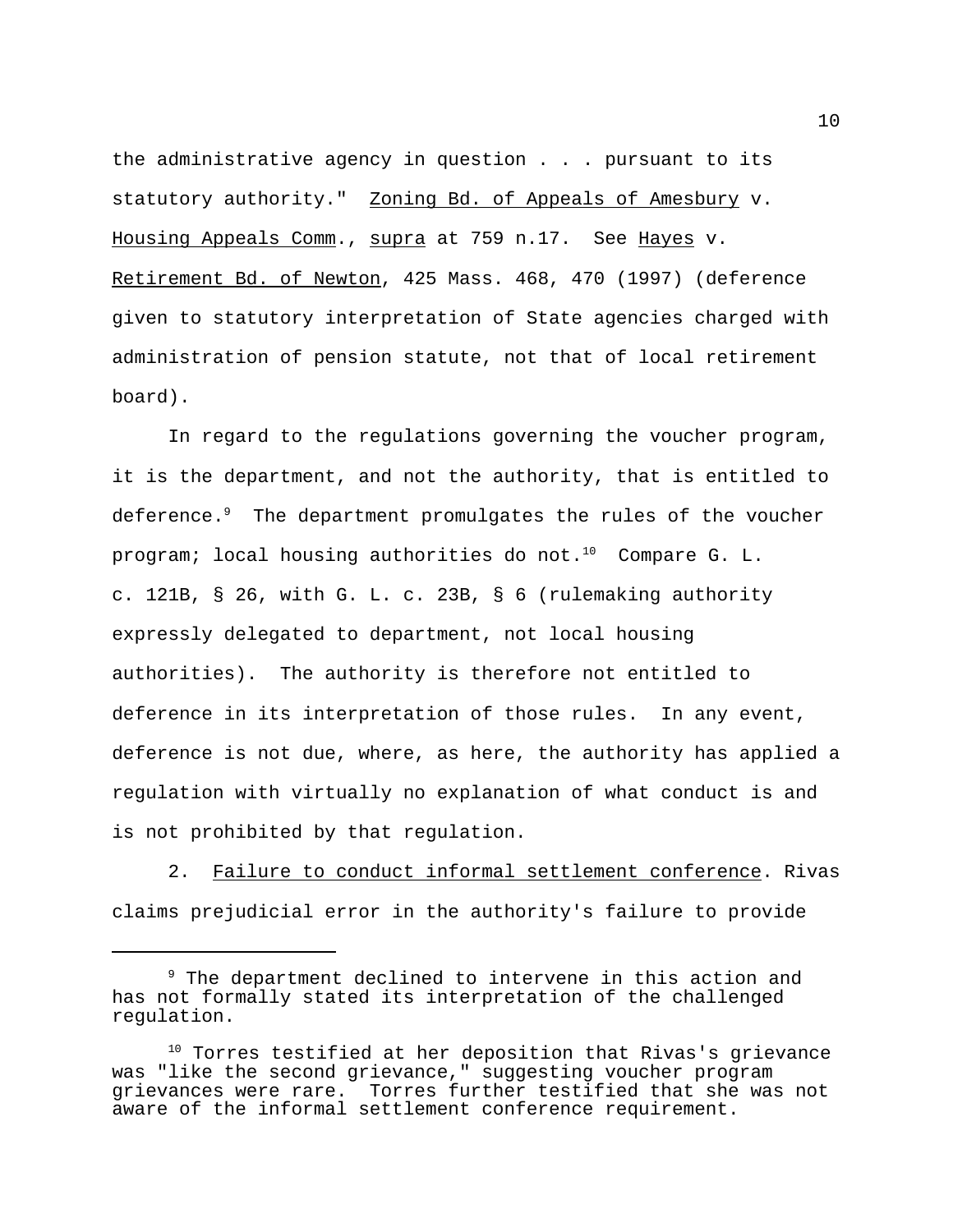her the opportunity to engage in an informal settlement conference prior to the grievance panel hearing, as required by 760 Code Mass. Regs. §  $6.08(4)(b).$ <sup>11</sup> The authority concedes that Rivas should have been provided with such an opportunity, but argues that Rivas has failed to show prejudice resulting from the nonoccurrence of the conference and, further, that Rivas waived this claim by not raising it before the grievance panel or the board.

We decline to treat the claim as waived, for substantially the same reasons outlined in the dissenting opinion in the Appeals Court case. See Rivas, supra at 302-303 (Mills, J., dissenting). We of course do not disturb the long-standing principle that arguments not made before an administrative agency generally cannot be raised on appeal. See McCormick v. Labor Relations Comm'n, 412 Mass. 164, 169-170 (1992), and cases cited;

<sup>&</sup>lt;sup>11</sup> Title 760 Code Mass. Regs. §  $6.08(4)(b)$ , adopted for application to the voucher program by 760 Code Mass. Regs. § 49.10 (2012), provides as follows:

<sup>&</sup>quot;Promptly after the initiation of a grievance, unless otherwise provided the [authority's] executive director or his or her designee shall give the grievant the opportunity to discuss the grievance informally in an attempt to settle the grievance without the necessity of a grievance hearing. The [authority] shall give reasonable advance notice to the grievant and his or her representative (if any) of a time and place for an informal settlement conference, unless such a conference shall have taken place when the grievance was delivered to [the authority]. If a matter is not resolved at the informal settlement conference, a grievance hearing shall be held. Failure to attend an informal settlement conference shall not affect a grievant's right to a grievance hearing." (Emphasis added.)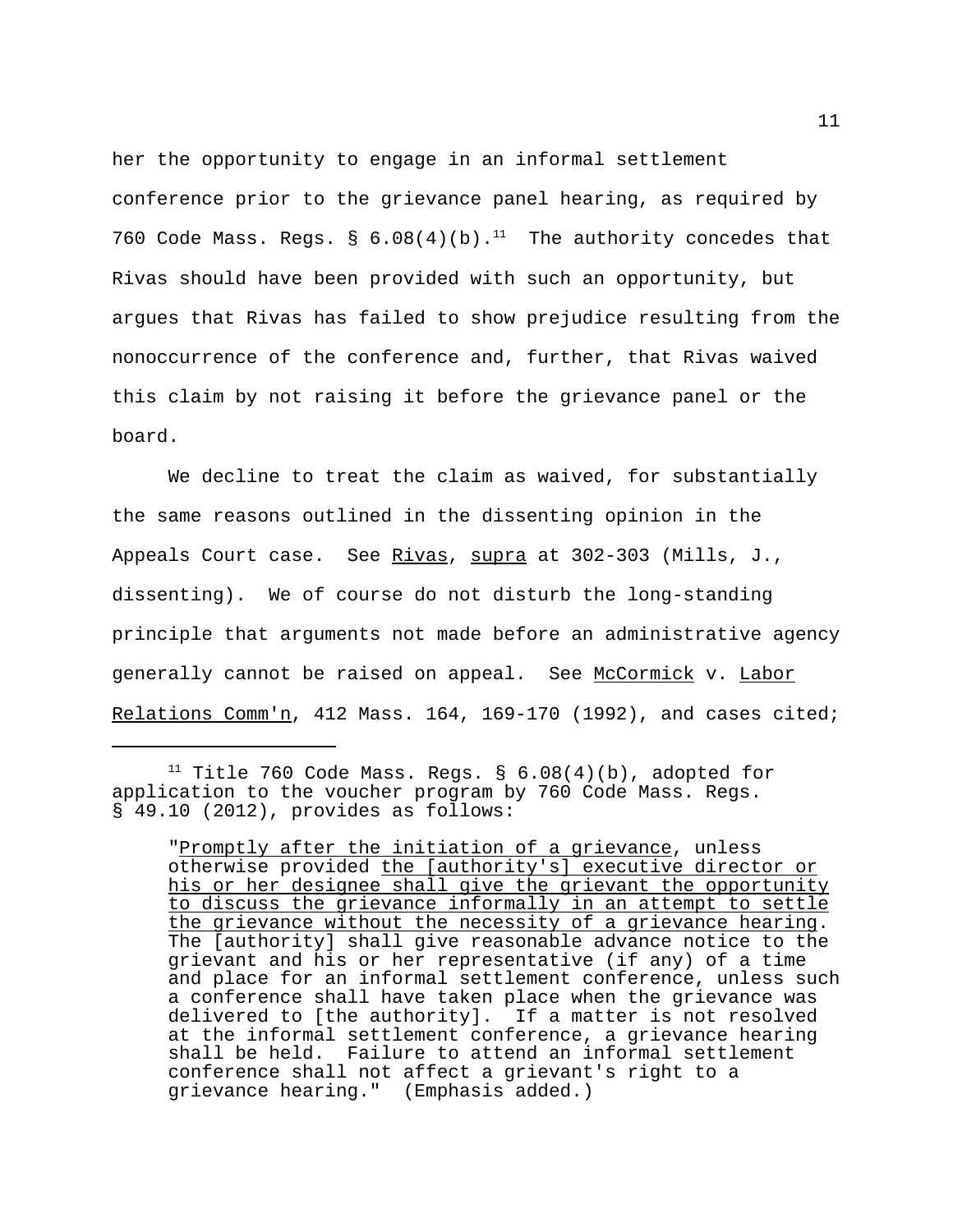Secretary of Admin. & Fin. v. Commonwealth Employment Relations Bd., 74 Mass. App. Ct. 91, 95 (2009) ("Review pursuant to G. L. c. 30A is not the time to insert new issues into the case"). However, in the circumstances of this case, it is appropriate to address Rivas's claim on the merits. First, the defense of waiver is itself waivable. See Gordon v. State Bldg. Code Appeals Bd., 70 Mass. App. Ct. 12, 17 (2007); Niles v. Boston Rent Control Adm'r, 6 Mass. App. Ct. 135, 151-152 (1978). The authority did not argue waiver before either the Superior Court or the Appeals Court but, instead, defended solely on the merits. The Appeals Court considered Rivas's claim waived not on request of the authority, but on its own initiative. Rivas, supra, at 298 n.10.

Even if the claim was waived, however, we consider the issue of informal settlement conferences in this context to be of sufficient public policy import to merit our attention here. Although Rivas had counsel beginning at the grievance panel phase, most tenants do not. $12$  The issue has been fully briefed

 $12$  In its amicus brief, the Massachusetts Union of Public Housing Tenants argues that, in addition to being unrepresented,

<sup>&</sup>quot;[m]any assisted tenants have linguistic and cognitive barriers and are trying to safeguard their families on very limited means. Legal representation, by itself, may not insure that all applicable rights are identified. There are a myriad of public and assisted housing programs, each with different rules, and advocates often have very limited time to research which program rules apply prior to a hearing. The expectation should be that since the [local housing authority] is administering the program and familiar with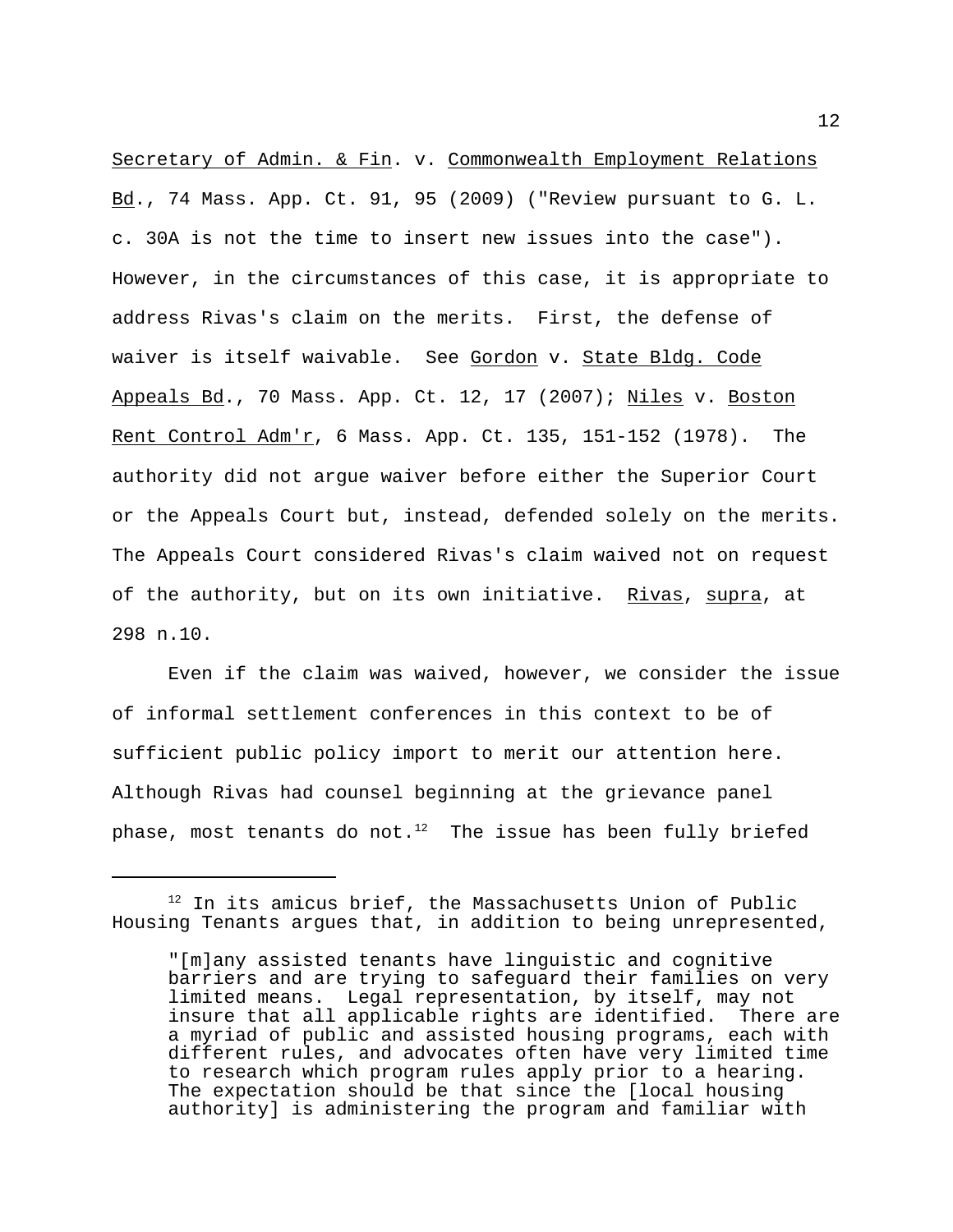by the parties and amicus curiae, and we exercise our discretion to consider it on the merits. See Costa v. Fall River Hous. Auth., 453 Mass. 614, 621 n.11 (2009) (stating even if claim of unlawful procedure waived, "[i]n any event, the issues raised in this case concerning procedural requirements applicable to Section 8 termination appeal hearings are significant for public housing authorities and Section 8 participants throughout the Commonwealth" and "[w]e consider them on their merits"); Cottam v. CVS Pharmacy, 436 Mass. 316, 320 (2002) (court will review claim not properly preserved that has been fully briefed by parties and likely to arise in other cases); Clark v. Rowe, 428 Mass. 339, 341 (1998) (considering issue that presented matter of first impression despite failure to preserve).

The authority does not dispute that Rivas was entitled to an informal settlement conference, and that it failed to offer her that opportunity. Turning to the question whether Rivas has demonstrated prejudice, we again concur with the dissenting opinion in the Appeals Court case. Rivas, supra at 303-306 (Mills, J., dissenting). Naturally, "[t]here must be some showing of prejudice before an agency's disregard of its rules may constitute reversible error." Martorano v. Department of Pub. Utils., 401 Mass. 257, 262 (1987). The authority contends, and the Appeals Court agreed, that Rivas cannot make such a

its rules, it should insure that proper procedures are followed."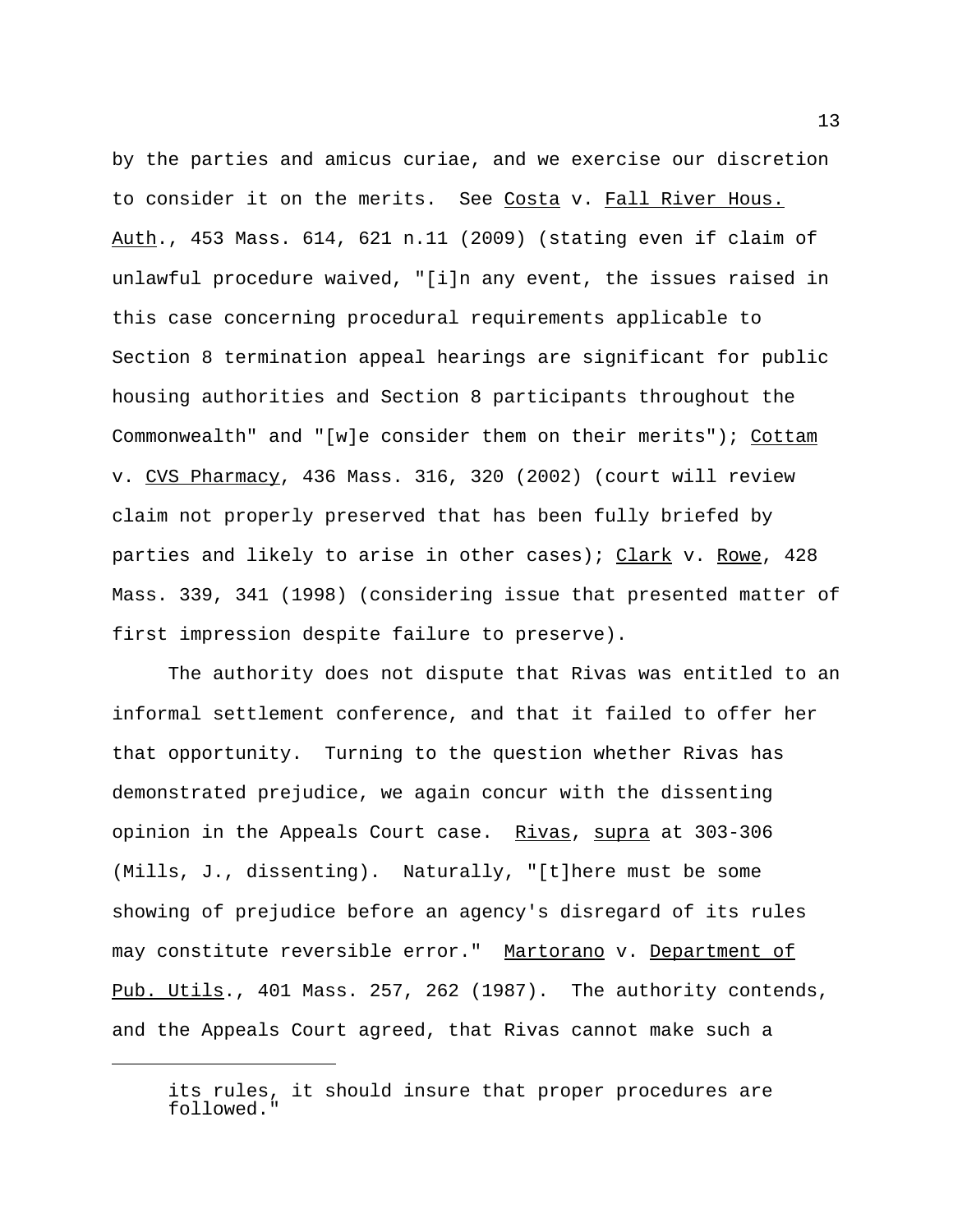showing here because notwithstanding the lack of a settlement conference, Rivas received two opportunities to present her case to the authority -- before the grievance panel and before the board -- and was unsuccessful on both occasions. Rivas, supra at 299-300. However, the question is not whether the constitutional requirements of due process were nonetheless satisfied, but whether the unlawfulness of the authority's procedure may have affected the outcome in this case. G. L. c. 30A, § 14 (7) (d) ("court may set aside or modify the decision, or compel any action unlawfully withheld or unreasonably delayed, if it determines that the substantial rights of any party may have been prejudiced because the agency decision is . . . [m]ade upon unlawful procedure" [emphasis added]).

In Costa v. Fall River Hous. Auth., supra at 623 & n.13, we reversed and remanded the decision of a housing authority grievance panel where one of the five panel members potentially held bias against the grievant, concluding it was not harmless error because "it cannot be presumed that the other members voted independently [of the potentially biased member's] influence." Here, the potential prejudice arising from the denial of an opportunity for a settlement conference rises to a similar level. As the dissenting judge aptly points out, given the value of informal settlement proceedings in a variety of contexts, "[i]t does not require speculation to conclude that the absence of such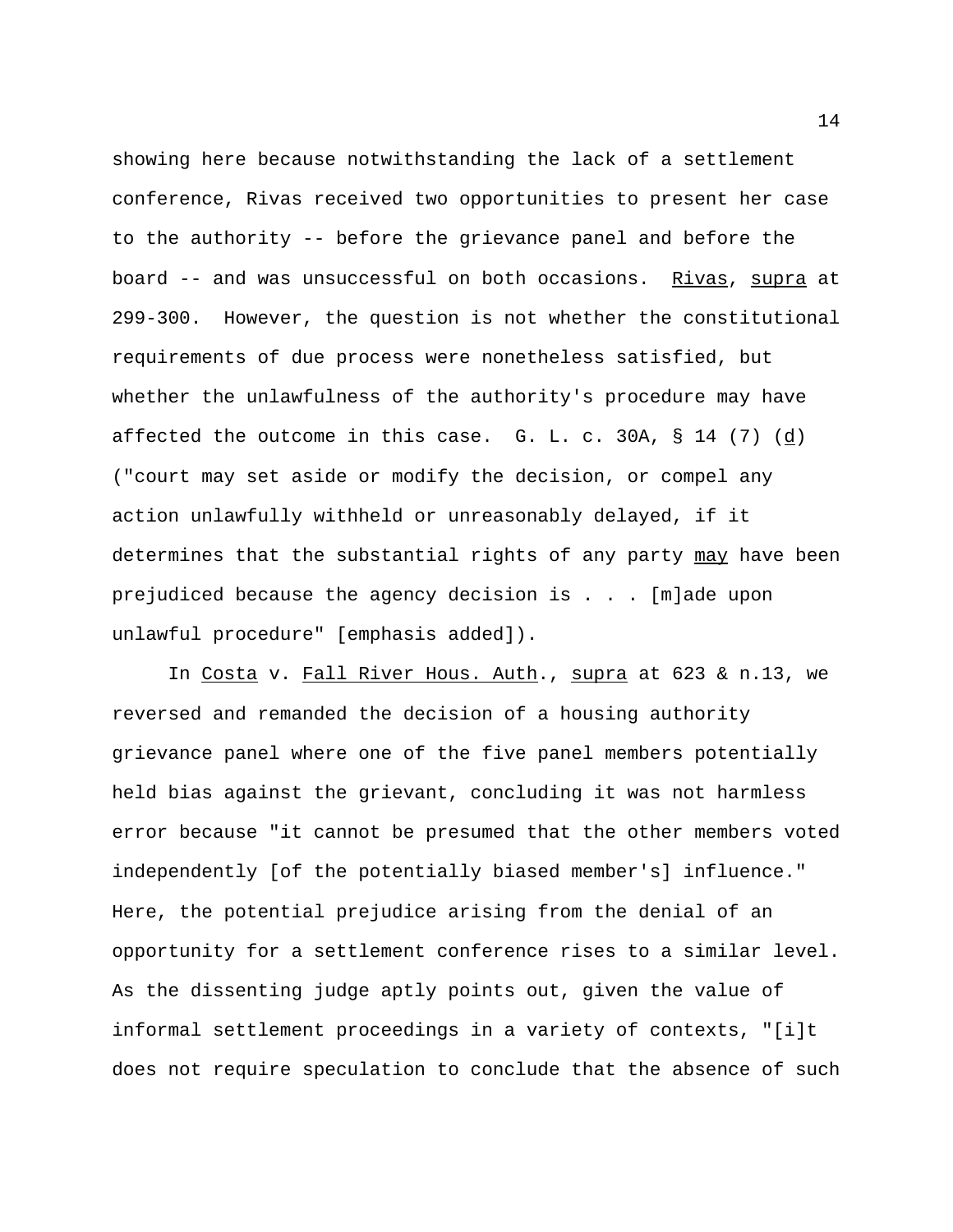opportunities for discussion and compromise prejudices substantial rights." Rivas, supra at 305 (Mills, J., dissenting). Cf. Wojcik v. Lynn Hous. Auth., 66 Mass. App. Ct. 103, 109 (2006) (informal hearings are more than a mere courtesy and contemplate the due process rights of the tenant). The informal settlement conference is designed to give the tenant an opportunity to resolve the dispute before it becomes a formal grievance. It is focused on resolving the problem, not adjudicating the allegation. McLaughlin underscored the importance of informal settlement conferences in his deposition, noting that they provide an opportunity to determine not simply whether the tenant was in violation, but whether the tenant made a "mistake" and was "going to go on and be a good resident." Conversely, there is nothing in the record to indicate that any mitigating circumstances were considered by either the grievance panel or the board, or that Rivas was offered the opportunity to pay restitution in lieu of termination.<sup>13</sup> Whereas the settlement conference would have been conducted by Torres, who could have negotiated a settlement with Rivas, the grievance panel consisted

 $13$  The grievance panel did refuse to address the issue, brought up by Torres, of the increased share of the rent Rivas would have owed after taking into account the addition of Burgos's income, with a member stating, "That's a separate issue." It does not appear that Torres was attempting to propose a deal that would allow Rivas to pay restitution in lieu of having her voucher terminated, but regardless, the panel member's response indicates the panel's unwillingness to consider any issue beyond whether Rivas had violated the terms of her voucher.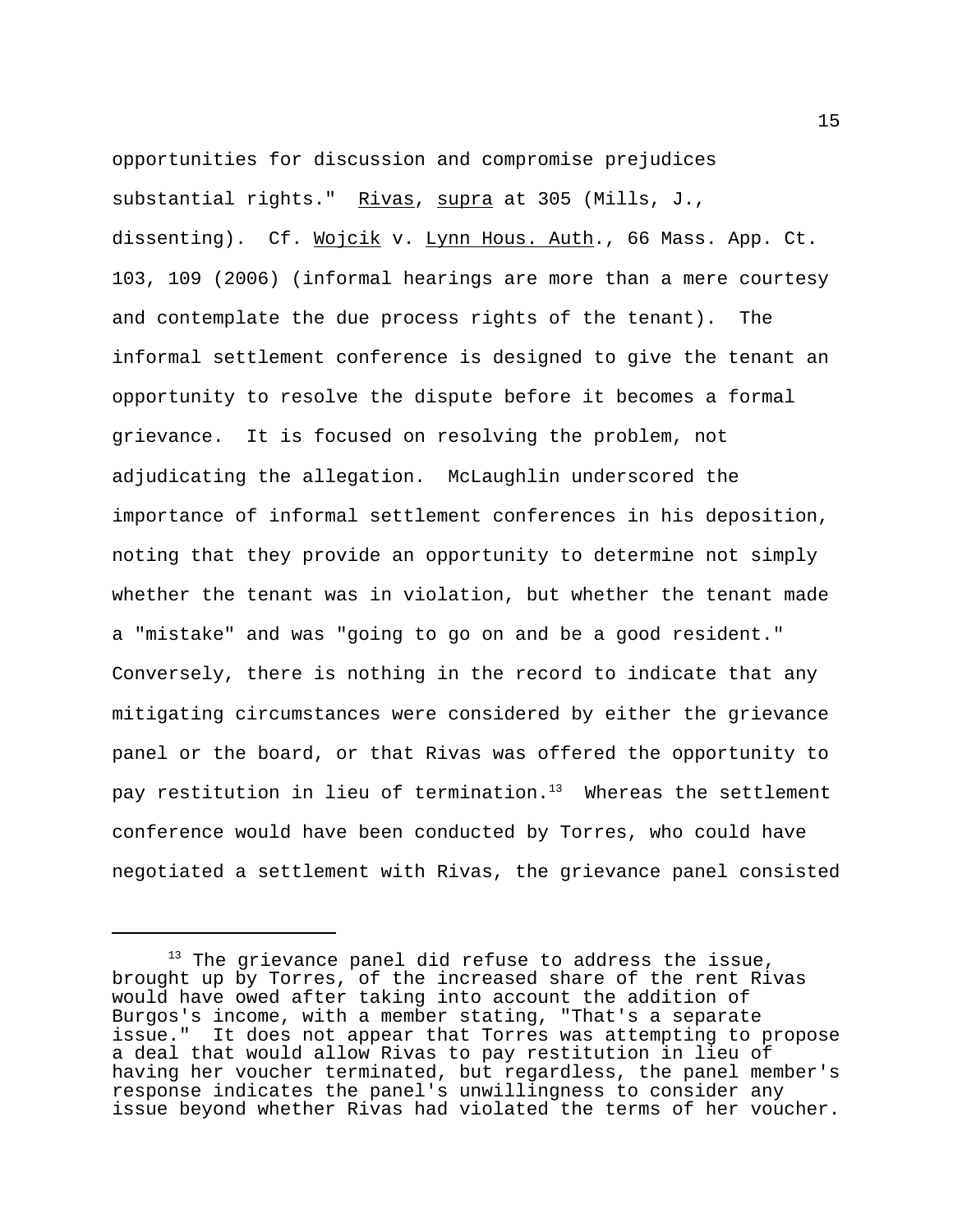of third parties focused on adjudication, not resolution.<sup>14</sup>

It was unquestionably unlawful for the authority to proceed to the grievance panel hearing without first offering Rivas the opportunity to engage in settlement negotiations, and the authority should not be allowed to defeat Rivas's claim of prejudice by demonstrating its unwillingness, at this stage in the proceedings, to reach a compromise on remand. Moreover, although Rivas concededly cannot prove that the outcome necessarily would have changed had she been provided with the conference, the law does not require her to make such a showing. G. L. c. 30A,  $\S$  14 (7) ( $\underline{d}$ ). See Costa v. Fall River Hous. Auth., supra. Admittedly, however, the question of prejudice presents a close call on the facts of this case. Ultimately, we hold only that, as long as the settlement conference requirement remains in effect, the authority may not arbitrarily disregard it to the prejudice of an individual's rights. See DaLomba's Case, 352 Mass. 598, 603-604 (1967). Given the other substantial errors apparent on the record, discussed infra, we need not decide whether the failure to provide the settlement conference alone requires reversal.

16

 $14$  Title 760 Code Mass. Regs. § 6.08(4)(g) (1998) indicates that the panel shall order "whatever relief, if any, that shall be appropriate under the circumstances and under applicable laws, regulations, rules, and/or policies." However, as the previous footnote and the transcript of the hearing indicate, it appears the panel was solely focused on determining whether a violation had occurred. For his part, counsel for Rivas made no attempt to broker a compromise either.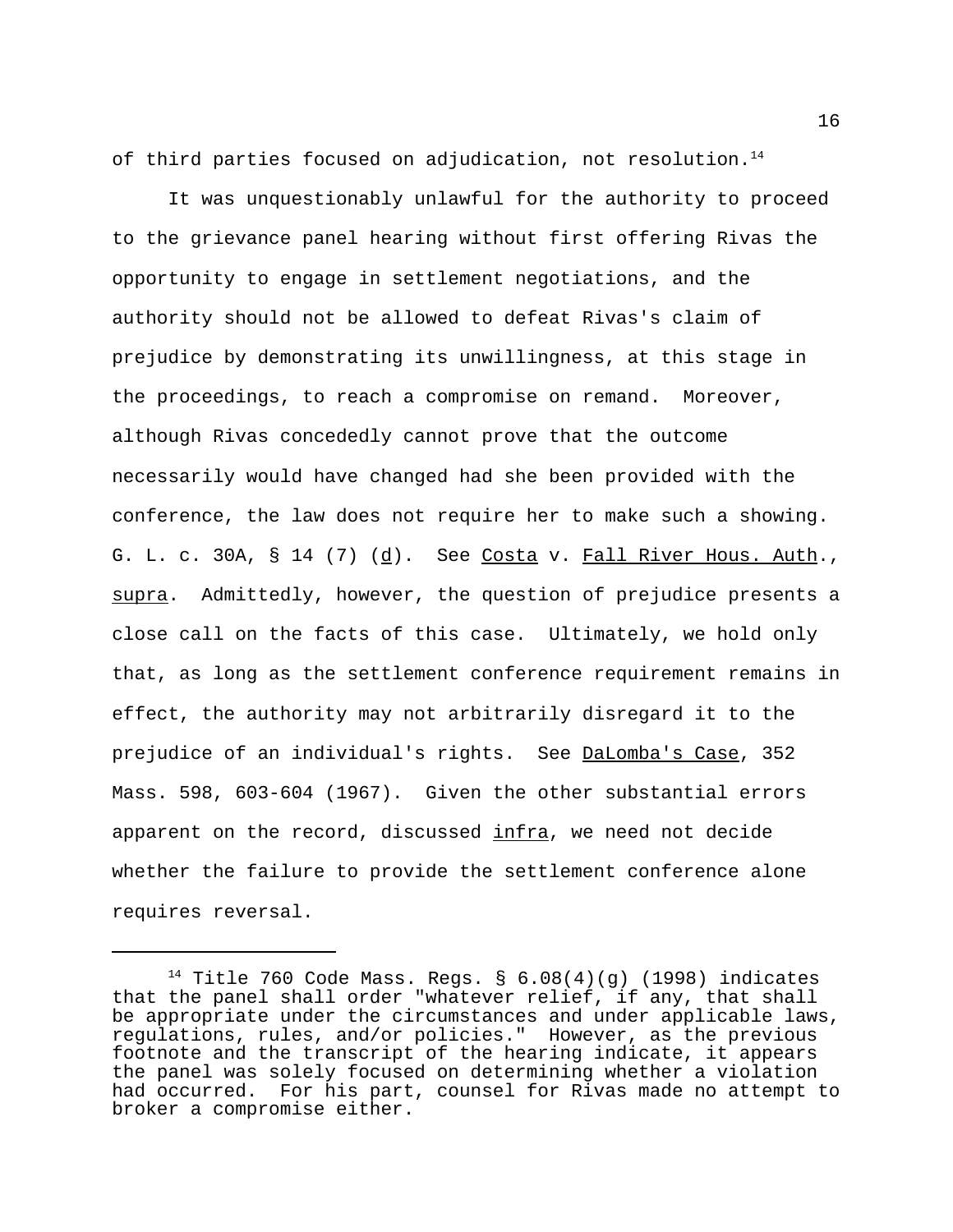3. Vagueness of applicable regulations. Rivas argues that the regulations she was found to have violated are impermissibly vague as applied because they do not define what it means to live regularly within a unit and do not give a tenant notice of when a guest like Burgos becomes a household member, triggering the tenant's duty to inform the authority of a change in household composition and income. Rivas has a protected property interest in her housing subsidy, and she is entitled to due process of law before the authority can terminate it. See Carter v. Lynn Hous. Auth., 450 Mass. 626, 633 (2008) (protected property interest in federally funded Section 8 housing voucher); Madera v. Secretary of the Exec. Office of Communities & Dev., 418 Mass. 452, 462 (1994) (protected property interest in State-funded public housing).

Section 3(A)(1) of Rivas's voucher program voucher states that the "Voucher Holder must at a minimum . . . [r]eport changes in household income and/or household composition to the [authority] within 30 days of the change. If such changes alter the authorized unit size or rent share payment an amendment to the terms of this Voucher document will be executed." The voucher program regulations promulgated by the department impose substantially the same requirements on voucher recipients as the corresponding terms found on the vouchers. See 760 Code Mass. Regs. § 49.05(8)(b)(2) (2000) ("Participants shall inform the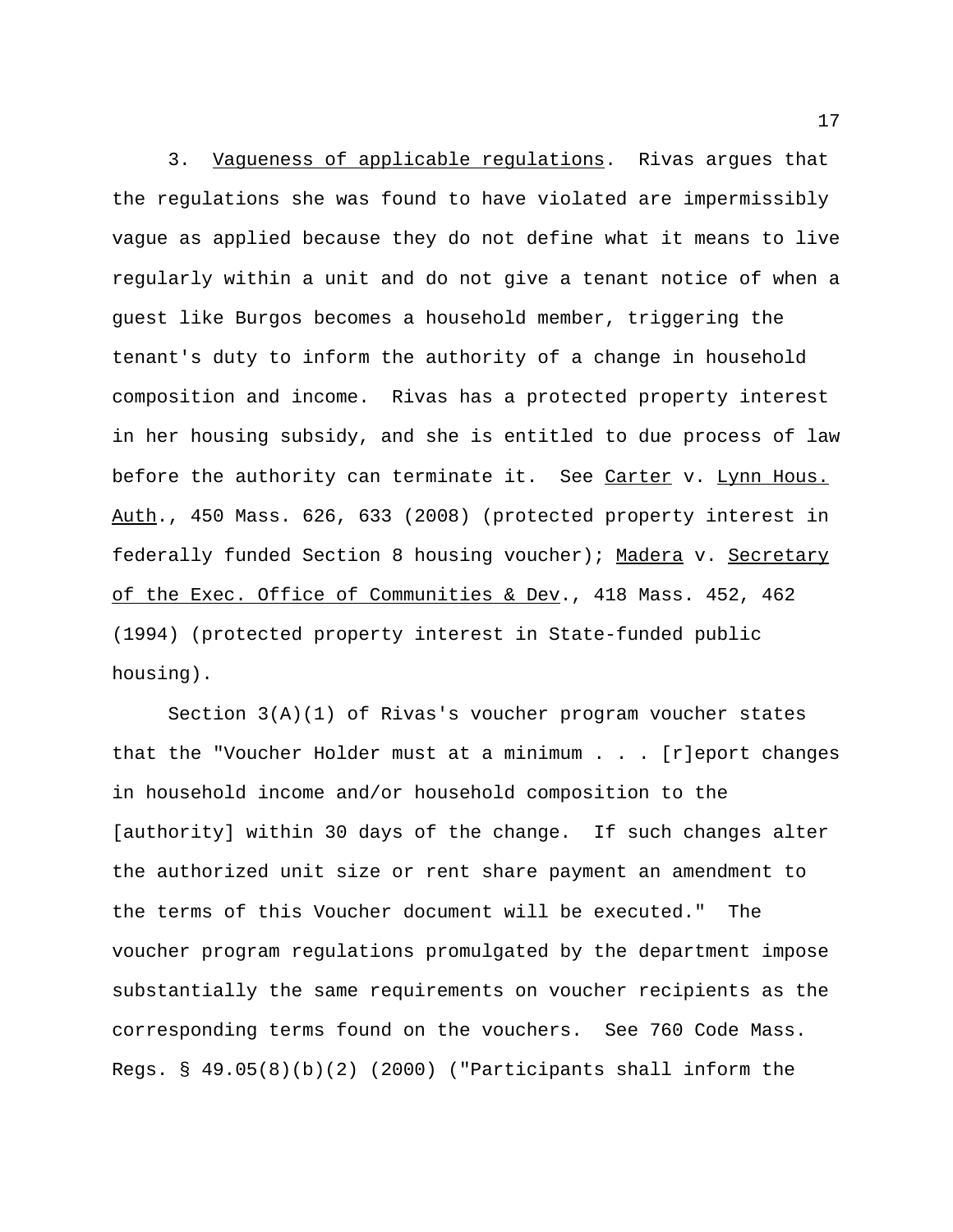[authority] of all increases in monthly income of the household of 10% or more within 30 days of such changes"); 760 Code Mass. Regs. § 49.05(8)(b)(3) (2000) ("participants shall inform the [authority] of all changes in household size and/or composition within 30 days of such changes").

The problem is that there is no applicable regulation defining and governing when an overnight guest becomes a household member for purposes of the voucher program. Title 760 Code Mass. Regs. § 5.03 (2003), incorporated by reference into the voucher program regulations by 760 Code Mass. Regs. § 49.03(3) (2012), defines "household" as:

"(a) two or more persons who live or will live regularly in a unit as their primary residence:

"1. whose income and resources are available to meet the household's needs; and

"2. who are either related by blood, marriage, or operation of law, or who have otherwise evidenced a stable interdependent relationship."

"Primary residence" is defined as "principal home (domicile) occupied by all members of a household not less than nine months of the year." 760 Code Mass. Regs. § 5.03. Section 49.02, the definitions section applicable to the voucher program, further incorporates by reference definitions in 760 Code Mass. Regs. §§ 4.00 (2005), 760 Code Mass. Regs. §§ 5.00 (2012), and 760 Code Mass. Regs. §§ 6.00 (1998). Each of those sections has its own "definitions" subsection, but none defines what it means to "live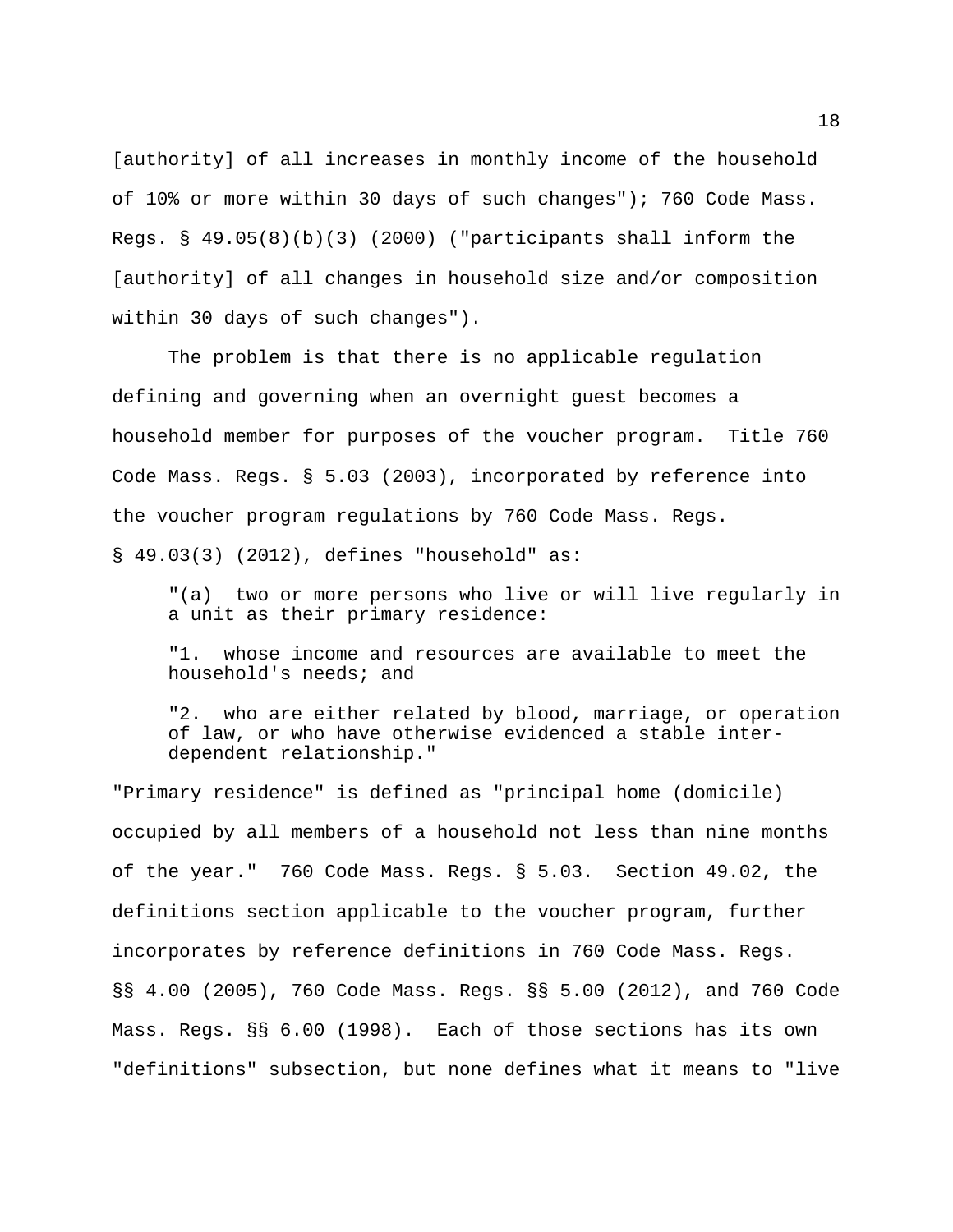regularly" in a unit or the distinction between guest and household member. Another department regulation, 760 Code Mass. Regs. § 6.06(3)(c) (2003), specifically limits overnight guest stays to twenty-one nights during any twelve-month period, but the applicability of this provision is limited to various public housing programs, not including the voucher program. Title 760 Code Mass. Regs. § 6.02 (2003), which governs the applicability of occupancy provisions to the various public housing programs, is silent concerning the application of 760 Code Mass. Regs. § 6.06(3)(c) to the voucher program, but specifically states that "760 [Code Mass. Regs. §] 6.08 [(1998)] applies to participants in the Massachusetts Rental Voucher Program" (emphasis added). When read in context, there is a clear inference that the other sections of 760 Code Mass. Regs. §§ 6.00 do not apply to the voucher program. $15$  Section 6.08 governs only the grievance

 $15$  The full text of 760 Code Mass. Reqs. § 6.02 (2003), reads:

"(1) 760 [Code Mass. Regs. §§] 6.00 [(2003)] applies to all persons residing in state-aided public housing, known as c. 200 family housing, c. 667 elderly/handicapped housing and c. 705 family housing, except as otherwise provided and further provided that persons residing in housing units receiving federal Section 8 subsidy shall have their rents determined in accordance with applicable federal Section 8 regulations. 760 [Code Mass. Regs. §§] 6.00 also applies to those persons residing in state-aided public housing, known as c. 689 special needs housing, provided that the housing is under the direct management of [a local housing authority] and residents have individual leases with the [local housing authority]. 760 [Code Mass. Regs. §§] 6.07 [(1998)] applies only to residents in c. 667 elderly/handicapped housing.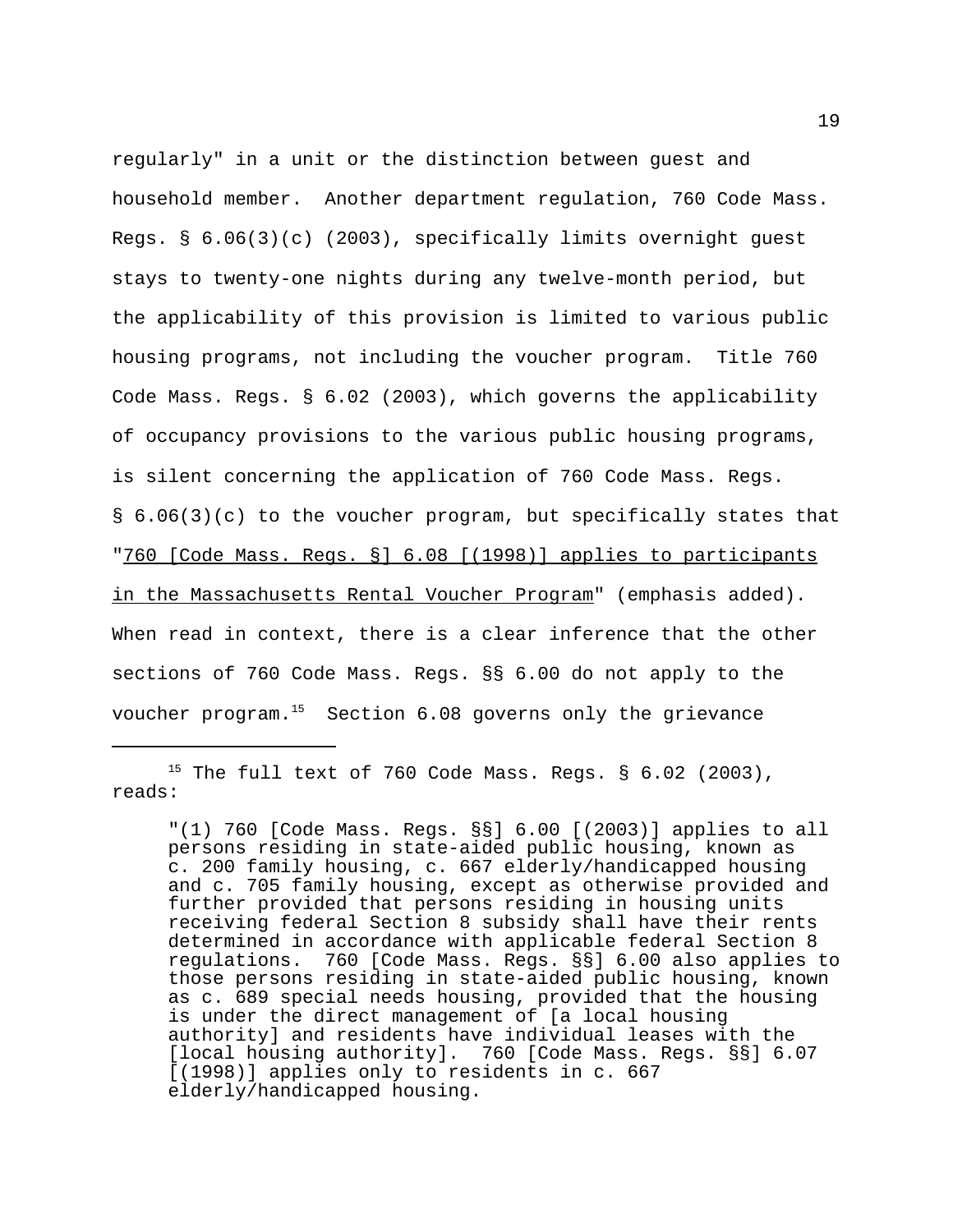procedure for voucher program tenants and, as such, is silent on the question of overnight guest occupancy.

At the grievance panel hearing, Torres variously testified that the relevant time period was either twenty-one days or fourteen days, stating initially that "[y]ou have 14 days to have someone live with you" and, later, "[i]t's [S]tate voucher program. And I know for Section 8 is 14 days. I believe that for state it's like 21 days." Torres was unable to point to anywhere in the voucher or the corresponding voucher program regulations to support this assertion.

The regulations surrounding this issue are evidently not a model of clarity. Accordingly, we reject the Appeals Court's reasoning and conclude, at least as applied, that the regulations are impermissibly vague.

First, as discussed supra, the authority does not promulgate the voucher program regulations and is not entitled to deference in interpreting them. $16$  Second, the voucher program regulations,

<sup>&</sup>quot;(2) 760 [Code Mass. Regs. §§] 6.05 [(2003)] and [760 Code Mass. Regs. §] 6.08 apply to participants in the Alternative Housing Voucher Program (AHVP). See 760 [Code Mass. Regs. §§] 53.00 [(1996)]. 760 [Code Mass. Regs. §] 6.08 applies to participants in the Massachusetts Rental Voucher Program (MRVP). See 760 [Code Mass. Regs. §§] 49.00 [(2012)]."

In the context of the entire section, the only sensible reading leads to the conclusion that, of all the sections of 760 Code Mass. Regs. §§ 6.00, § 6.08 and only § 6.08 applies to the voucher program.

<sup>&</sup>lt;sup>16</sup> One need only consider Torres's demonstrated lack of familiarity with the applicable regulations to show why, as a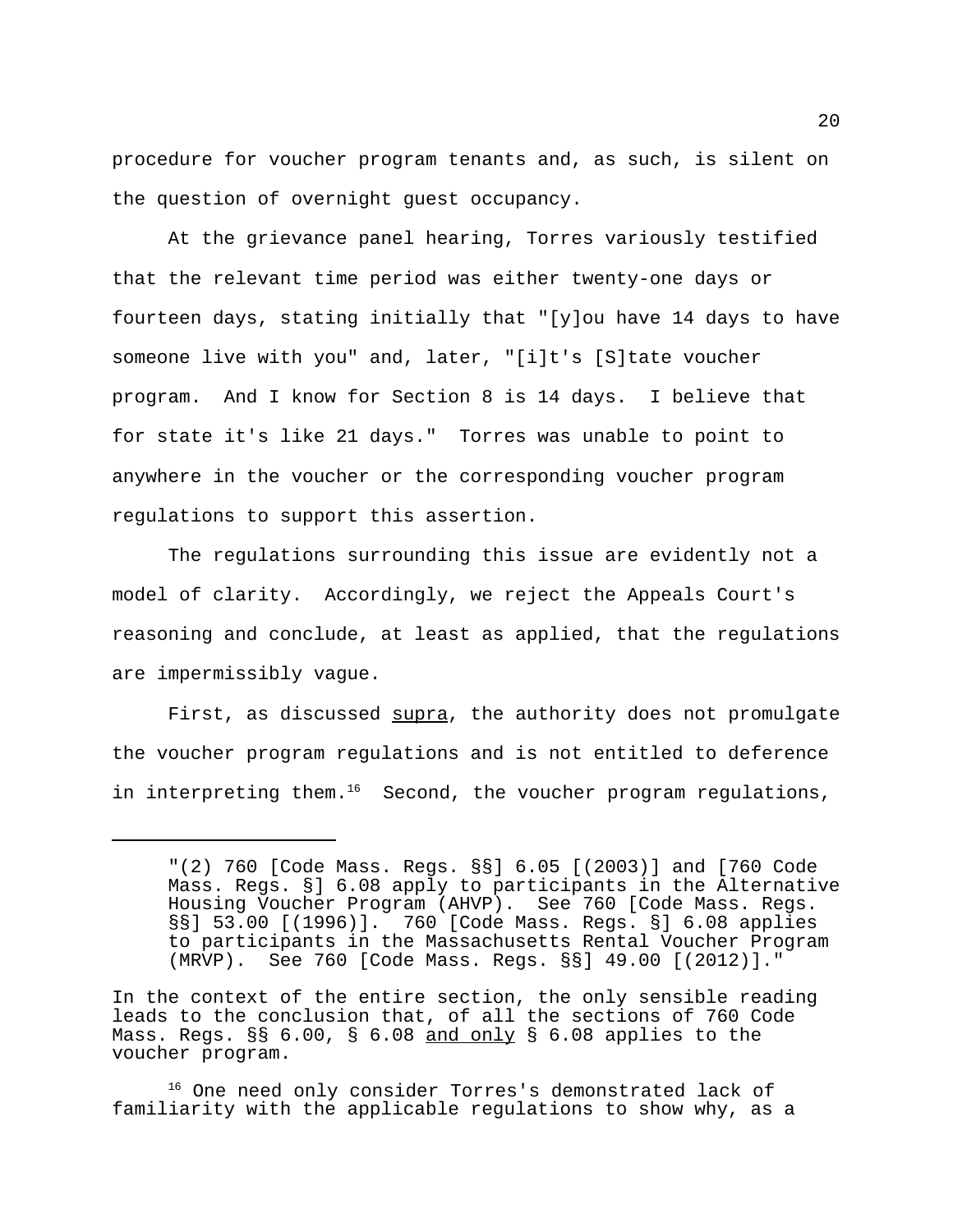760 Code Mass. Regs. §§ 49.00, expressly incorporate by reference many of the definitions applicable to public housing programs generally, but not the twenty-one day limit on guest occupancy. And, as noted, although 760 Code Mass. Regs. § 6.02 specifically dictates that the full array of occupancy requirements under 760 Code Mass. Regs. §§ 6.00 applies to a variety of State public housing programs, it explicitly states only that 760 Code Mass. Regs. § 6.08 applies to the voucher program. If the department wishes to carry over the guest limitation in its State public housing regulation to the voucher program, it should explicitly do so. In their current form, the department regulations fall short of informing a voucher program tenant when a guest becomes a household member that would trigger the tenant's duty to inform the authority, and accordingly, their application here requires reversal.17

4. Adequacy of grievance panel's decision. Rivas challenges the adequacy of the panel's decision, claiming it did not contain subsidiary factual findings demonstrating that

practical matter, deference is inappropriate here.

 $17$  We note that the terms of the voucher and the corresponding regulation pertaining to reporting changes in household composition and income, 760 Code Mass. Regs. § 49.05(8)(b) (2000), are only impermissibly vague as applied in this case. Certainly, if an individual moved into a voucher program unit with the intent to reside there indefinitely, that scenario would trigger the duty to report a change in household composition and income. On the other hand, hosting a simple overnight guest would clearly not trigger that duty.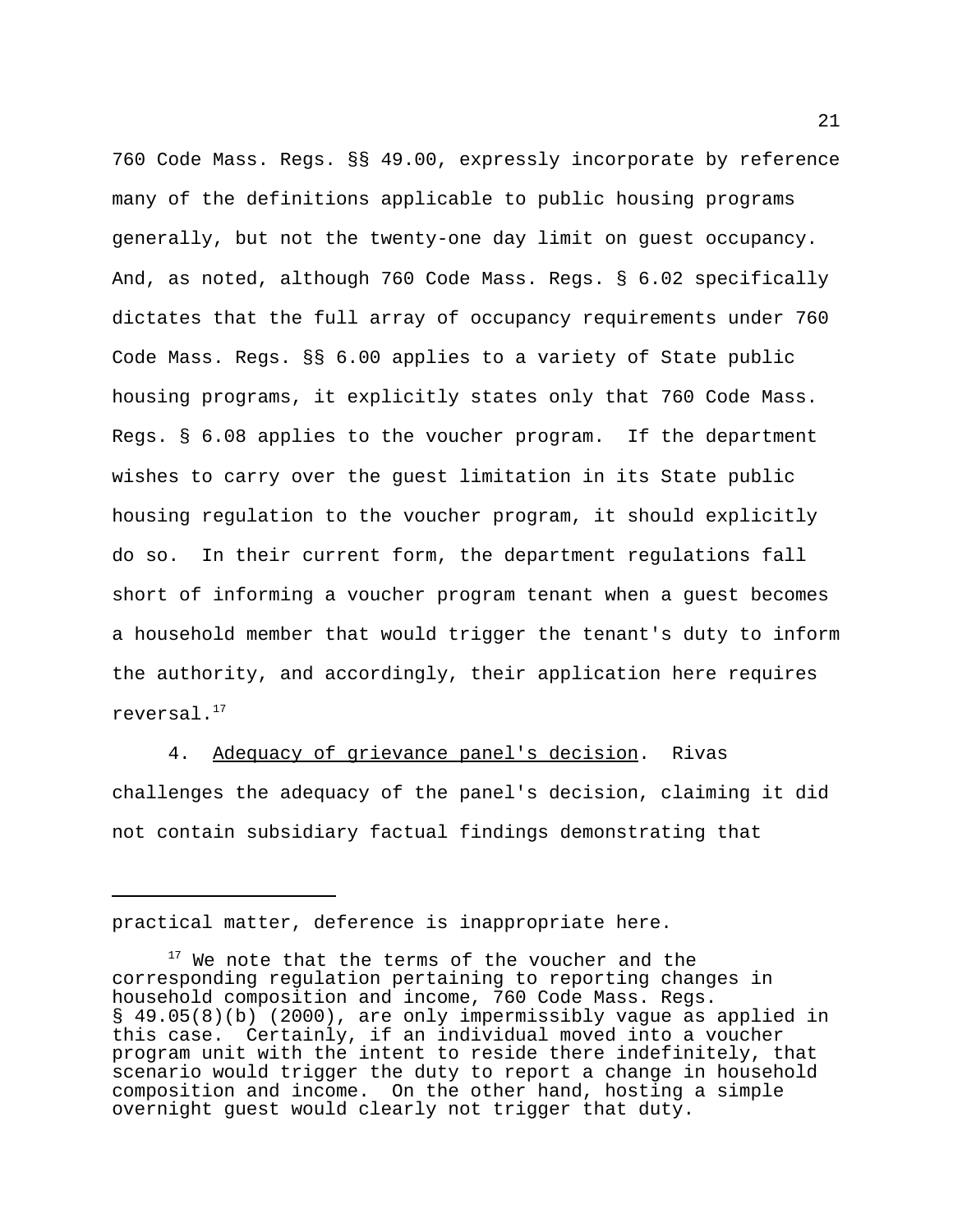correct legal principles were applied. We agree that the factual findings were sufficient to give fair notice of the factual basis for the panel's decision. The regulations required the authority's grievance panel to issue a written decision "describing the factual situation" and ordering relief, if any relief is appropriate. See 760 Code Mass. Regs. § 6.08(4)(g). See also G. L. c. 30A, § 11 (8).<sup>18</sup> The grievance panel's notice of decision to Rivas stated:

"The facts upon which the Grievance Panel made this decision are summarized as follows:

"Failure to report changes in family composition and in family's income. Overwhelming evidence in support of this was presented at the hearing, as well as testimony and documentation submitted by [authority] staff from both the Leased Housing Department and Tenant Selection Department."

Although it is true that the grievance panel's broad statement, "[o]verwhelming evidence in support," does not specifically identify which evidence it found credible and which it did not, this is not a case where either Rivas or a reviewing court is "left without any guide to its reasons." Leen v. Assessors of Boston, 345 Mass. 494, 501-502 (1963) (agency stating its conclusion based on "all the evidence admitted," when record included 1,110 pages of testimony, did not comply with G. L. c. 30A, § 11 [8], because it left appellate court without

 $18$  General Laws c. 30A, § 11 (8), states: "Every agency decision shall be in writing or stated in the record. The decision shall be accompanied by a statement of reasons for the decision, including determination of each issue of fact or law necessary to the decision . . . ."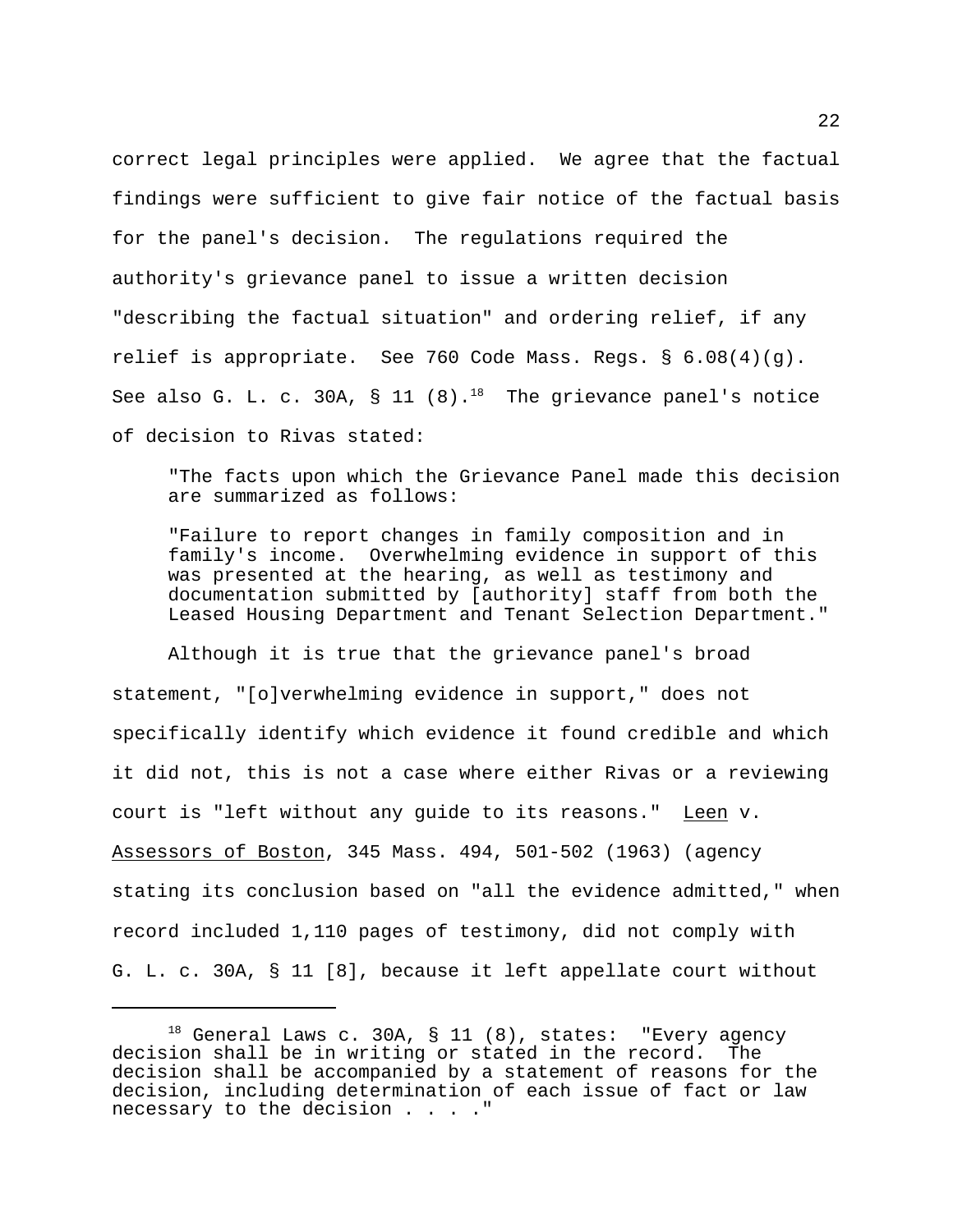any reasonable guidance). But see Aetna Cas. & Sur. Co. v. Commissioner of Ins., 408 Mass. 363, 374 (1990) (agency need not make findings on every contested issue so long as decision permits effective appellate review). That said, the panel's findings were insufficient because they failed to make clear how the panel defined "household member," except for the bare assertion that Burgos fell within that definition. Critically, the findings do not state whether the panel found a violation because it believed Burgos was living with Rivas full time, or if it accepted that she was only living with Rivas two weeks per month but nevertheless considered that a violation.

5. Ex parte communications. Rivas's final claim of error stems from the ex parte manner in which Torres presented the authority's case against Rivas to the board. Specifically, Rivas argues that the conduct of the hearing before the board violated her right to cross-examine witnesses and submit rebuttal evidence under G. L. c. 30A, § 11 (3). However, G. L. c. 30A, § 10, states:

"When a party has the opportunity to obtain an agency hearing, followed by one or more appeals before the same agency or before different agencies, such appeals being limited to the record made at the hearing, the appeal procedure need not comply with any requirement of this chapter for the conduct of adjudicatory proceedings except paragraphs (7) and (8) of section eleven."

Rivas contends that because she presented additional evidence at the board hearing, this exemption does not apply.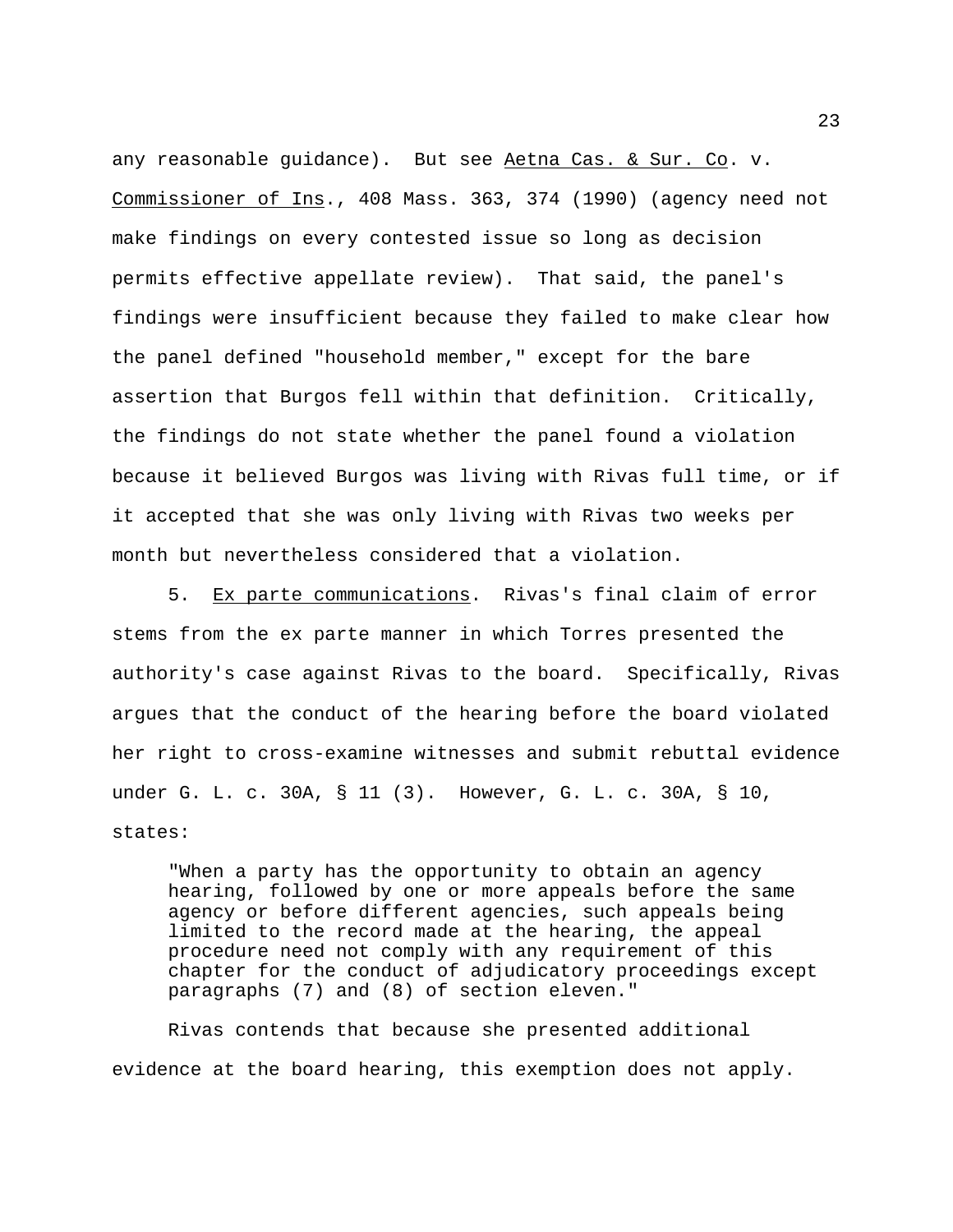However, Rivas has not established that Torres or McLaughlin provided any new evidence to the board, such as evidence of alleged gang involvement, $19$  that would have triggered her right to testify or cross-examine witnesses under G. L. c. 30A, § 11 (3). Torres merely provided the board with the same package of documentary evidence she presented to the grievance panel, and answered general questions about the nature of the voucher program.

Rivas further contends that Torres's ex parte communication to the board violated her constitutional due process rights under Matthews v. Eldridge, 424 U.S. 319 (1976). Without a substantial risk of bias, however, having the same agency responsible for adjudication and enforcement does not offend due process. See Kippenberger v. Board of Registration in Veterinary Med., 448 Mass. 1035, 1036 (2007) (due process not violated by ex parte communications between agency executive and adjudicative board prior to hearing); Raymond v. Board of Registration in Med., 387 Mass. 708, 717 (1982) (due process not violated by agency's dual role unless "special circumstances in a particular case may demonstrate an unacceptable risk of unfairness"). Nothing in the

<sup>&</sup>lt;sup>19</sup> McLaughlin testified in his deposition that, on the day after the board hearing, after the board had made its decision, Torres mentioned to him: "[The Rivas family is] not the best family. There's a lot of gang activity and criminal activities there." Torres corroborated McLaughlin's account, but there was no indication that allegations of gang activity were ever presented to the board.